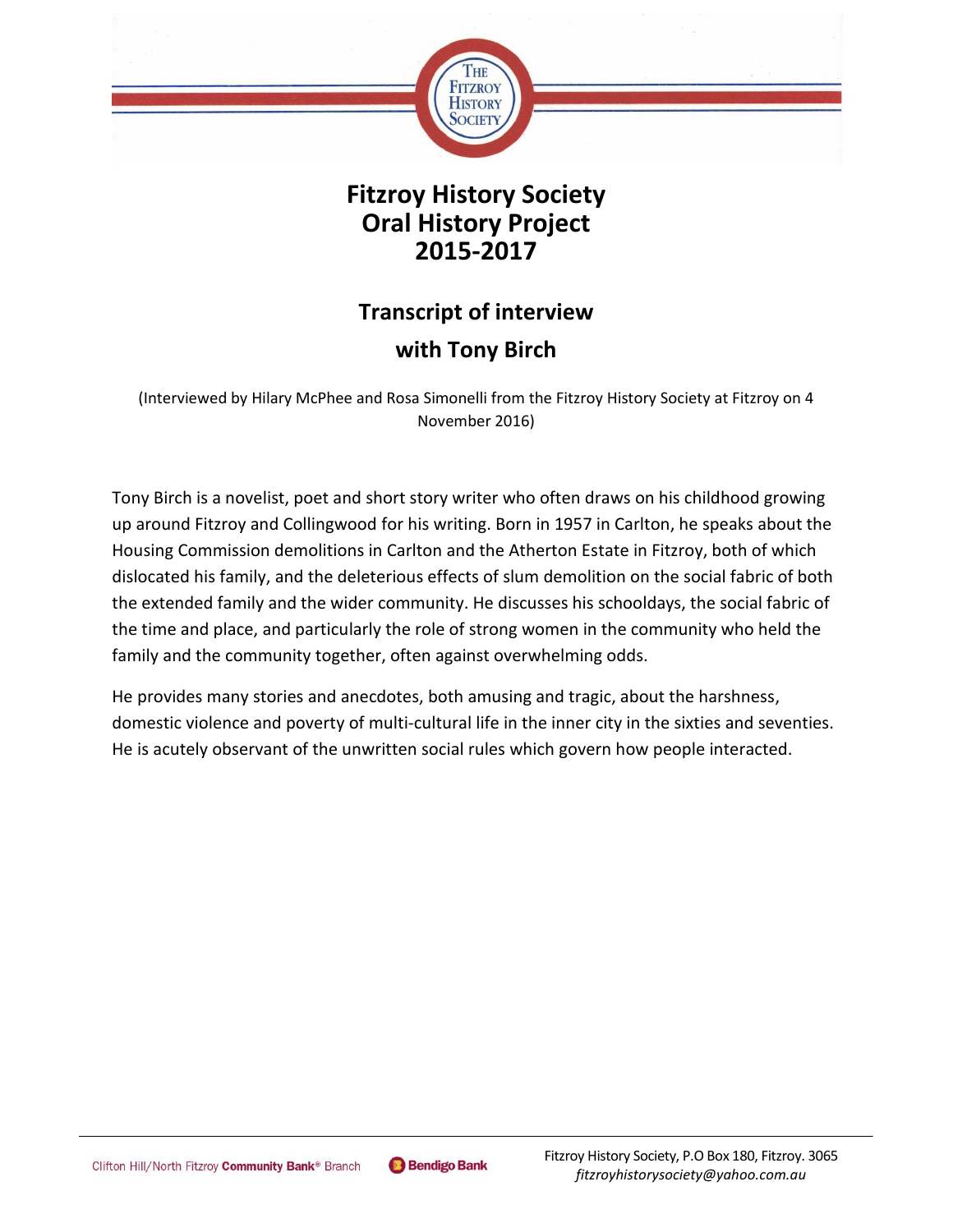

### **START OF TRANSCRIPT**

[Aside discussion]

| Facilitator:    | Just let me say at the [beginning] it's 4 November and we're interviewing Tony<br>Birch and it's Hilary McPhee interviewing with Rosa Simonelli as well. Okay?                                                                                                                                                                                                                                                                                                                                                              |
|-----------------|-----------------------------------------------------------------------------------------------------------------------------------------------------------------------------------------------------------------------------------------------------------------------------------------------------------------------------------------------------------------------------------------------------------------------------------------------------------------------------------------------------------------------------|
| Tony Birch:     | Okay.                                                                                                                                                                                                                                                                                                                                                                                                                                                                                                                       |
| Facilitator:    | Tony, off you go because we haven't had anyone                                                                                                                                                                                                                                                                                                                                                                                                                                                                              |
| Tony Birch:     | Off I go.                                                                                                                                                                                                                                                                                                                                                                                                                                                                                                                   |
| Facilitator:    | We haven't had anyone talk about living in                                                                                                                                                                                                                                                                                                                                                                                                                                                                                  |
| Tony Birch:     | You've got to ask the question.                                                                                                                                                                                                                                                                                                                                                                                                                                                                                             |
| Facilitator:    | I'm about to. We haven't had anyone of your age, also, your generation, or talking<br>about living in the Housing Commission. So if we can talk about demolition and<br>streets going and all of that stuff.                                                                                                                                                                                                                                                                                                                |
|                 | [0:33]                                                                                                                                                                                                                                                                                                                                                                                                                                                                                                                      |
| Tony Birch:     | Yeah.                                                                                                                                                                                                                                                                                                                                                                                                                                                                                                                       |
| Facilitator:    | So where would you like to start? Where did you start?                                                                                                                                                                                                                                                                                                                                                                                                                                                                      |
| Tony Birch:     | Well we actually - I was born in Carlton, born at the Women's Hospital, but we<br>lived in 92 Canning Street. So I was born in 1957 and my mother and<br>grandmother lived in 90 and 92 Canning. My great grandmother, that is my<br>mother's grandmother, lived in Young Street, Fitzroy, and she'd been there since<br>about 1920 in Young Street. My great grandmother is a remarkable woman who<br>married an Irishman but then after their divorce she married a man from Punjab,<br>[Poontukan] who was a Muslim guy. |
|                 | That was at the end of the First World War, she went to India, had five kids in<br>India, came back to Australia. He died, she married his brother. So they had that<br>Fitzroy house and what's important about that                                                                                                                                                                                                                                                                                                       |
| [Over speaking] |                                                                                                                                                                                                                                                                                                                                                                                                                                                                                                                             |
| Facilitator 2:  | So which Fitzroy House was this?                                                                                                                                                                                                                                                                                                                                                                                                                                                                                            |
| Tony Birch:     | Young Street. It's gone now.                                                                                                                                                                                                                                                                                                                                                                                                                                                                                                |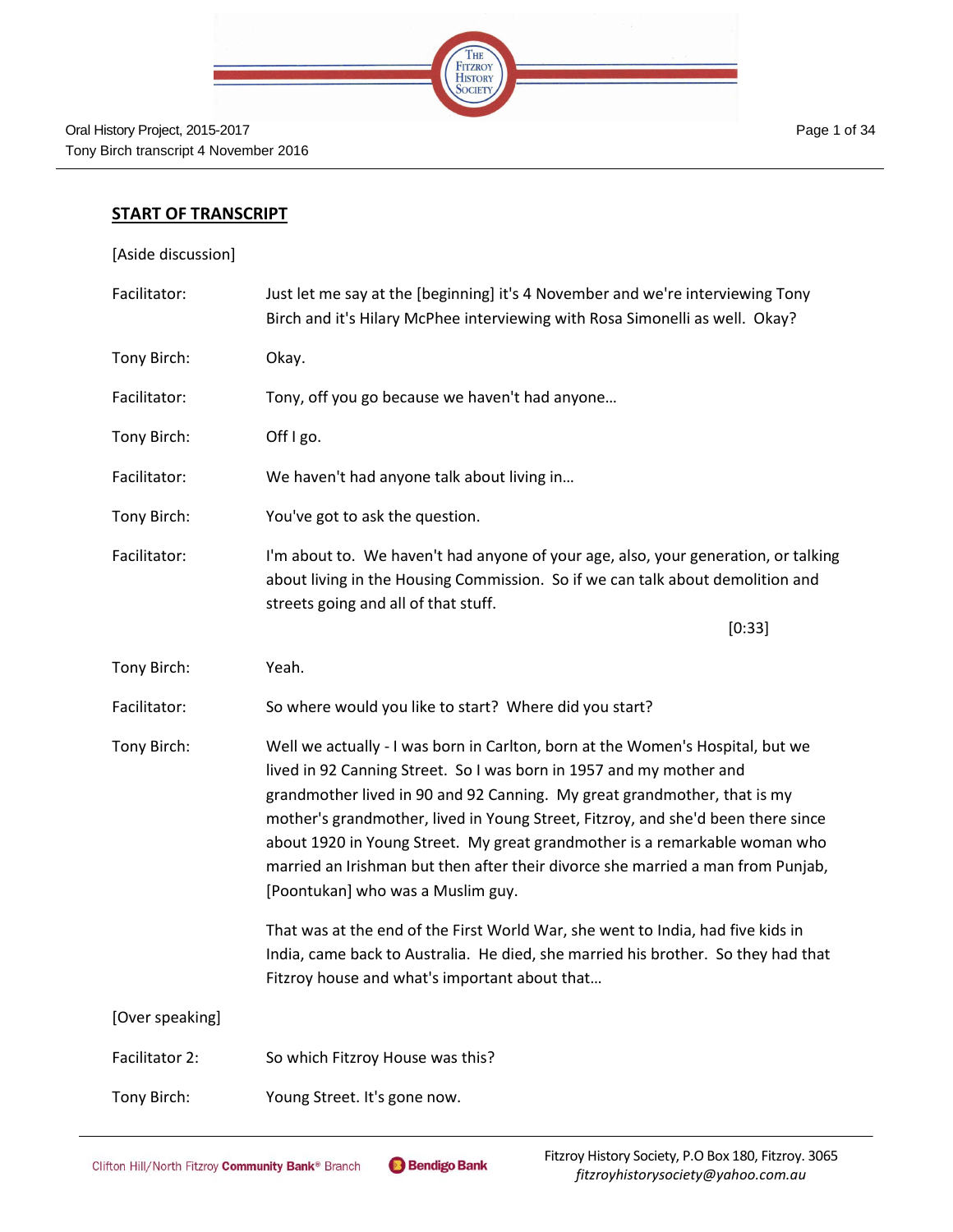

Oral History Project, 2015-2017 Tony Birch transcript 4 November 2016

|                 | [It's part of the] flats. That was really important because there were three Muslim<br>Punjabi families and they had a really strong presence there. So I've still got great<br>aunts and uncles and cousins from that side of the family. My dad, they lived<br>further up Young Street and they'd been there since about 1900 and they were,<br>again, a really strong family of Aboriginal, mostly West Indian. Because one of my<br>forebears is a man called [Prince Moody] who came from Barbados as a 14 year<br>prisoner for the crime of disobedience.                     |        |
|-----------------|-------------------------------------------------------------------------------------------------------------------------------------------------------------------------------------------------------------------------------------------------------------------------------------------------------------------------------------------------------------------------------------------------------------------------------------------------------------------------------------------------------------------------------------------------------------------------------------|--------|
| Facilitator 2:  | Came here?                                                                                                                                                                                                                                                                                                                                                                                                                                                                                                                                                                          |        |
| Tony Birch:     | From Barbados                                                                                                                                                                                                                                                                                                                                                                                                                                                                                                                                                                       | [2:10] |
|                 | No, from Barbados to Van Diemen's Land, to Tasmania, and then he became a<br>sailor who worked in the Bass Strait Islands and up the east coast. They came to<br>Melbourne late 19 <sup>th</sup> century, but in fact they established a very famous fruit<br>market in Collingwood called the [Moody's Fruit Market] which used to be next to<br>the Town Hall. So I had great uncles who were part of that family. Now they lived<br>up Young Street very close to Gertrude, but we lived in Carlton.                                                                             |        |
|                 | So then in 1959 the Housing Commission bulldozed that part of Carlton, or that<br>part of Canning Street, for the Carlton Estate. We moved to Fitzroy so that my<br>mum could be close to her grandma and my dad, they were married and his mum<br>lived around the corner. We had cousins around the corner                                                                                                                                                                                                                                                                        |        |
| Facilitator 2:  | You were in a house in Young Street.                                                                                                                                                                                                                                                                                                                                                                                                                                                                                                                                                |        |
| Tony Birch:     | Yeah, no we were in a house in Atherton Street which now, of course, the estate is<br>named after. So we lived at 56 and my grandmother lived next door. She moved<br>with us to 54 and her younger kids, my uncle and aunty used to live there still with<br>her. Then, as you would probably know, the Housing Commission compulsorily<br>acquired much of that area in about 1960-1961 and then they gradually started to<br>pull down houses. People often don't realise those houses were pulled down over<br>about a six year period and our house was one of the last to go. |        |
| Facilitator:    | There's a description [of/in] one of your [stories]                                                                                                                                                                                                                                                                                                                                                                                                                                                                                                                                 |        |
| [Over speaking] |                                                                                                                                                                                                                                                                                                                                                                                                                                                                                                                                                                                     |        |
| Tony Birch:     | Yeah, so we moved We moved out on August 20 1966 and                                                                                                                                                                                                                                                                                                                                                                                                                                                                                                                                |        |
| Facilitator:    | Leaving stuff behind?                                                                                                                                                                                                                                                                                                                                                                                                                                                                                                                                                               |        |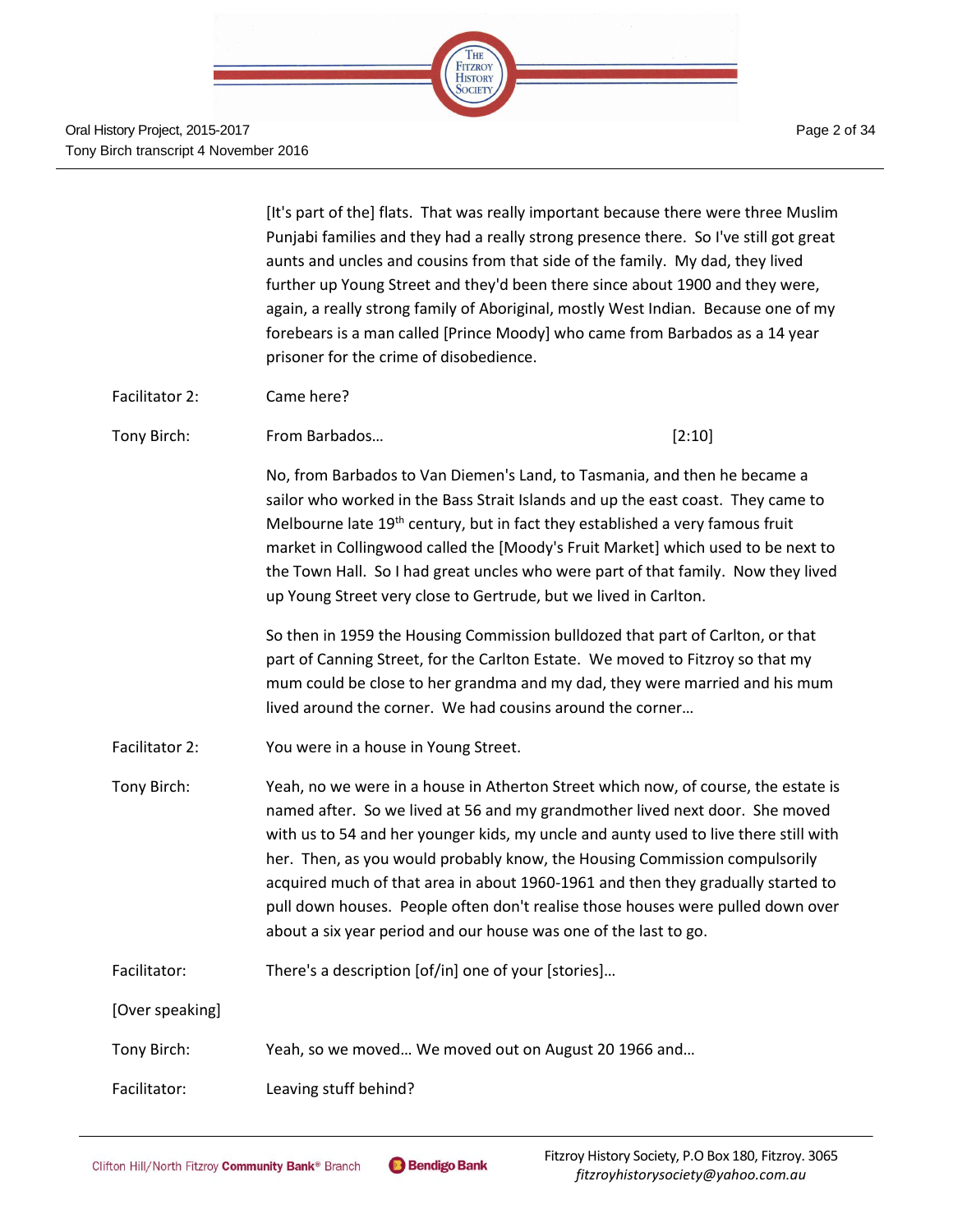

#### Oral History Project, 2015-2017 Tony Birch transcript 4 November 2016

[3:42]

- Tony Birch: Oh, everyone left stuff behind and the reason we left stuff behind was that it was really ratty stuff. So had those old wooden spring beds and they had bed bugs in them and I don't think we took much with us. I think my mum got a whole new sort of flat of household furniture out of the Salvation Army and I don't know if we paid for it or if they gave it to us. So we moved to the Richmond Housing Estate and what was really, I suppose, awful for that generation of parents is that I had about six or seven households in those set two streets. So I had my great grandmother was still alive, she moved out of…
- Facilitator 2: Was she very old?
- Tony Birch: Oh, she was in her 80s. She moved out of Young Street into the Hanover Street Commission flats, my grandmother unfortunately went out to Preston to a house and we went to Richmond to a flat. My mum's sister, my godmother, went to the Northcote flats. Because no one had ever driven a car those distances were quite long. So we went to Richmond for four years and lived in the Housing Commission. My mother hated it literally so much that after about four and a half years she told my dad she wouldn't stay there anymore.

So he was working at St Vincent's Hospital as a cleaner and a woman he was working with, a nice Italian woman, had a house in Maugie Street, Abbotsford so we moved there. Then we lived there for about two and a half years and they bulldozed that house to build the Eastern Freeway. Then - this is actually, my latest novel *Ghost River* is all about that area. Then we moved to another house in Abbotsford for a while.

Then my mum was lucky that a lot of the, I suppose, the culture in the Housing Commission changed and there was a spot purchase scheme came in, or an individual purchase. So she was one of the first tenants in what was called the Fitzroy/Collingwood Housing Association where they bought a house in Charlotte Street, Collingwood where she's lived now for I think about 35 years. [5:47]

They took her into the house, said would you like to live in this house? It was a double fronted terrace house, and she said yes. So then of course it had to be renovated and remodelled, so they engaged her in all those processes, what she wanted in the kitchen, what colours she wanted…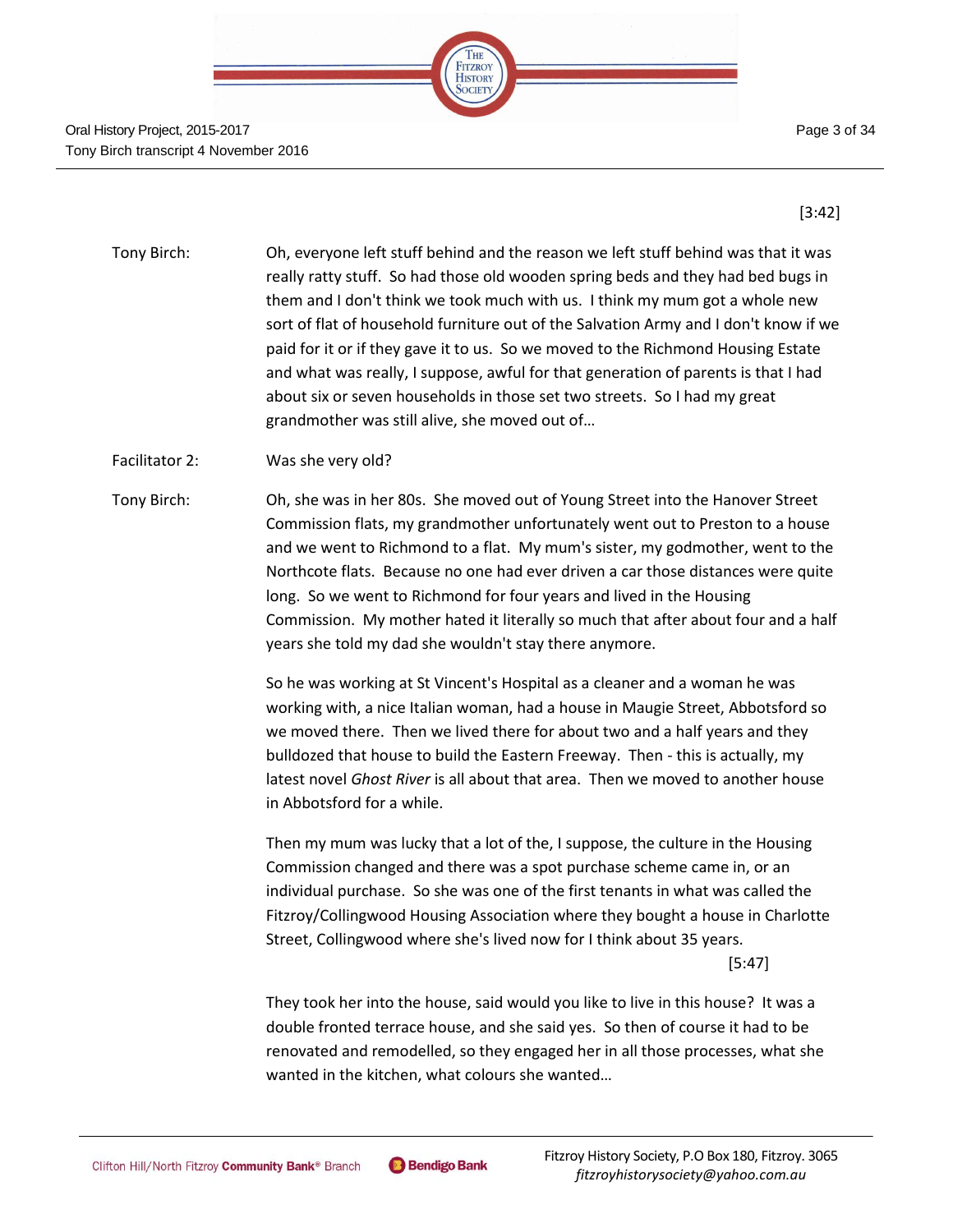|  | <b>THE</b>                       |  |  |
|--|----------------------------------|--|--|
|  | <b>FITZROY</b><br><b>HISTORY</b> |  |  |
|  | UU L                             |  |  |
|  |                                  |  |  |

|                | and it was really, it was very democratic. So she moved in there with my<br>stepdad and my younger brother and sister and she                                                                                                                                                                                                                                                                                                                                                                                                                                |
|----------------|--------------------------------------------------------------------------------------------------------------------------------------------------------------------------------------------------------------------------------------------------------------------------------------------------------------------------------------------------------------------------------------------------------------------------------------------------------------------------------------------------------------------------------------------------------------|
| Facilitator:   | What year was that?                                                                                                                                                                                                                                                                                                                                                                                                                                                                                                                                          |
| Tony Birch:    | That was about 1975, 1976. It was certainly in the mid-1970s and they're still<br>there. I think probably, in some ways, that's probably the best scheme the<br>Housing Commission ever came up with. One, it allowed people to stay in the<br>inner city and two, they had some - I think people just invested more in the sort of<br>housing stock they were in. It was genuinely humane and                                                                                                                                                               |
| Facilitator 2: | You weren't policed the way you were describing being policed in the Richmond<br>flats.                                                                                                                                                                                                                                                                                                                                                                                                                                                                      |
| Tony Birch:    | No, well in fact I think my mother has a house inspection once a year which she's<br>happy for because she can point out all the things that need fixed. No, it was<br>nothing like the surveillance of the Housing Commission earlier and it does allow<br>people, if people don't want to publicise the fact that they're public tenants,<br>they're just people in another house in the street. So although that part of it<br>wouldn't have worried my mum.                                                                                              |
|                | I think the other part I really like - because I went to a couple of meetings with her<br>early on, she asked me to go to a couple of meetings - is that the people that she<br>was involved with from the Housing Commission, they were much different<br>people. Basically they were the young 25 year olds who'd come out of the protest<br>era, so they were politicised in a fairly - they were socially conscious people<br>[7:30]                                                                                                                     |
| Facilitator:   | and I think she got on well with them. It was a real dramatic shift for her.                                                                                                                                                                                                                                                                                                                                                                                                                                                                                 |
| Tony Birch:    | Mm, and you grew up there?<br>No I didn't. No, by the time she moved to that house I actually wasn't living at<br>home. I basically left home after - about the same time she moved into that<br>house, so I was about 18-19. So all my time before that I'd basically spent<br>obviously with my mum and my grandmother living close by until the - well, the<br>period that my grandmother moved to Preston didn't last, in fact, she hated being<br>away. She was lucky, she managed to get a Housing Commission flat in Miller<br>Street, North Fitzroy. |
|                |                                                                                                                                                                                                                                                                                                                                                                                                                                                                                                                                                              |

Then she got one of the newer houses that came out of the partial demolition of Brookes Crescent. She was there for a while and then as she got older and she got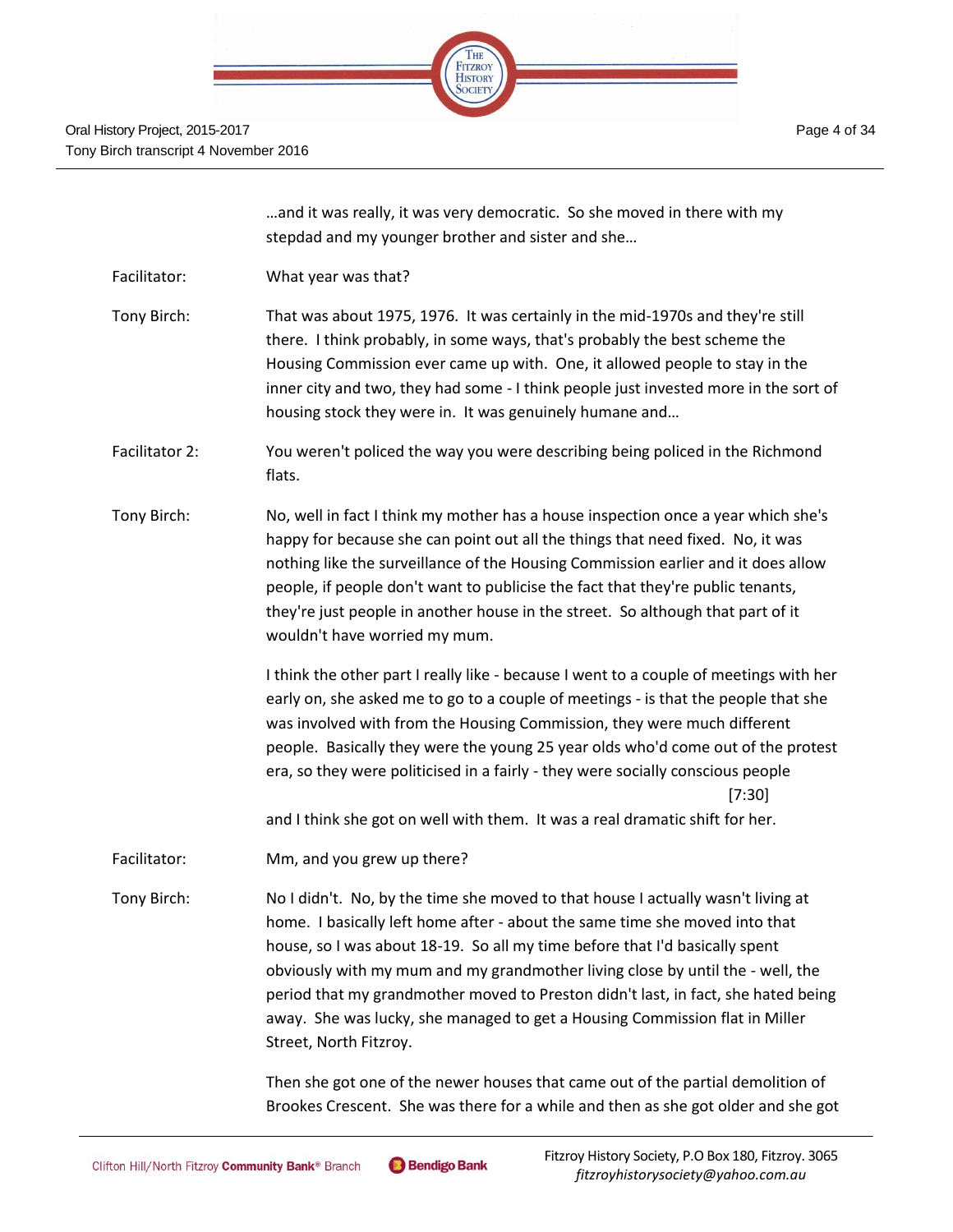

|              | quite, well relatively sick, they moved her back to Collingwood because my mum<br>lived very close. That was also, I think, the Collingwood Estate, although it's got a<br>bit of a reputation the way they developed some of the facilities for the elderly<br>there have actually been quite good. So she was very close to my mum there and<br>my mum was able to look after her every day.                                                                                                                                                                    |
|--------------|-------------------------------------------------------------------------------------------------------------------------------------------------------------------------------------------------------------------------------------------------------------------------------------------------------------------------------------------------------------------------------------------------------------------------------------------------------------------------------------------------------------------------------------------------------------------|
|              | My older sister moved to the Collingwood high rise, into the [20s] and she was<br>there for about 20 years. Then my older brother, he moved out to one of the first<br>Housing - well, not the first Housing Commission estate, but he was the first in our<br>family to move to the suburbs and move to Broadmeadows to the Housing<br>Commission. I've got                                                                                                                                                                                                      |
| Facilitator: | Right, and had a car and could buzz in and see everyone.                                                                                                                                                                                                                                                                                                                                                                                                                                                                                                          |
| Tony Birch:  | No he - we're not great drivers. He's close to the Broady Station. My younger<br>brother, I've got a half-brother who's got three boys, they live on the<br>Broadmeadows estate very close to the Town Hall. What's interesting about that<br>is because Broadmeadows has such a notorious reputation, which is ill founded<br>considering the way Melbourne works,                                                                                                                                                                                               |
|              | $[9:32]$ that<br>keeps the prices down a little bit. So he was lucky to get a really good house,<br>bought a house privately which is an ex-Housing Commission house, but it's very<br>close to the railway station and all the facilities. So they've been very lucky to live<br>in an area that people actually think's still the wild west, when it's not.                                                                                                                                                                                                     |
|              | Mm, so it's good to have a poor reputation if you want to get a cheap house.                                                                                                                                                                                                                                                                                                                                                                                                                                                                                      |
| Facilitator: | Did you bump around schools a lot in the area? Or did you stay in your                                                                                                                                                                                                                                                                                                                                                                                                                                                                                            |
| Tony Birch:  | No, no.  Well not until I was expelled.                                                                                                                                                                                                                                                                                                                                                                                                                                                                                                                           |
| Facilitator: | You had a bike or not?                                                                                                                                                                                                                                                                                                                                                                                                                                                                                                                                            |
| Tony Birch:  | No, I went - we were pretty - well, it's hard to say we were serious Catholics<br>because my mother never went to church, [she cheated]. We were brought up<br>Catholic so that I went to Sacred Heart Fitzroy, and in fact while Sacred Heart was<br>being built my older brother and sister were at the Academy, they had boys there.<br>I think it was about 1959-1960. But we were at Sacred Heart Fitzroy and then<br>from Sacred Heart Fitzroy we went to a little school which is no longer there which<br>people mistake for St Patrick's East Melbourne. |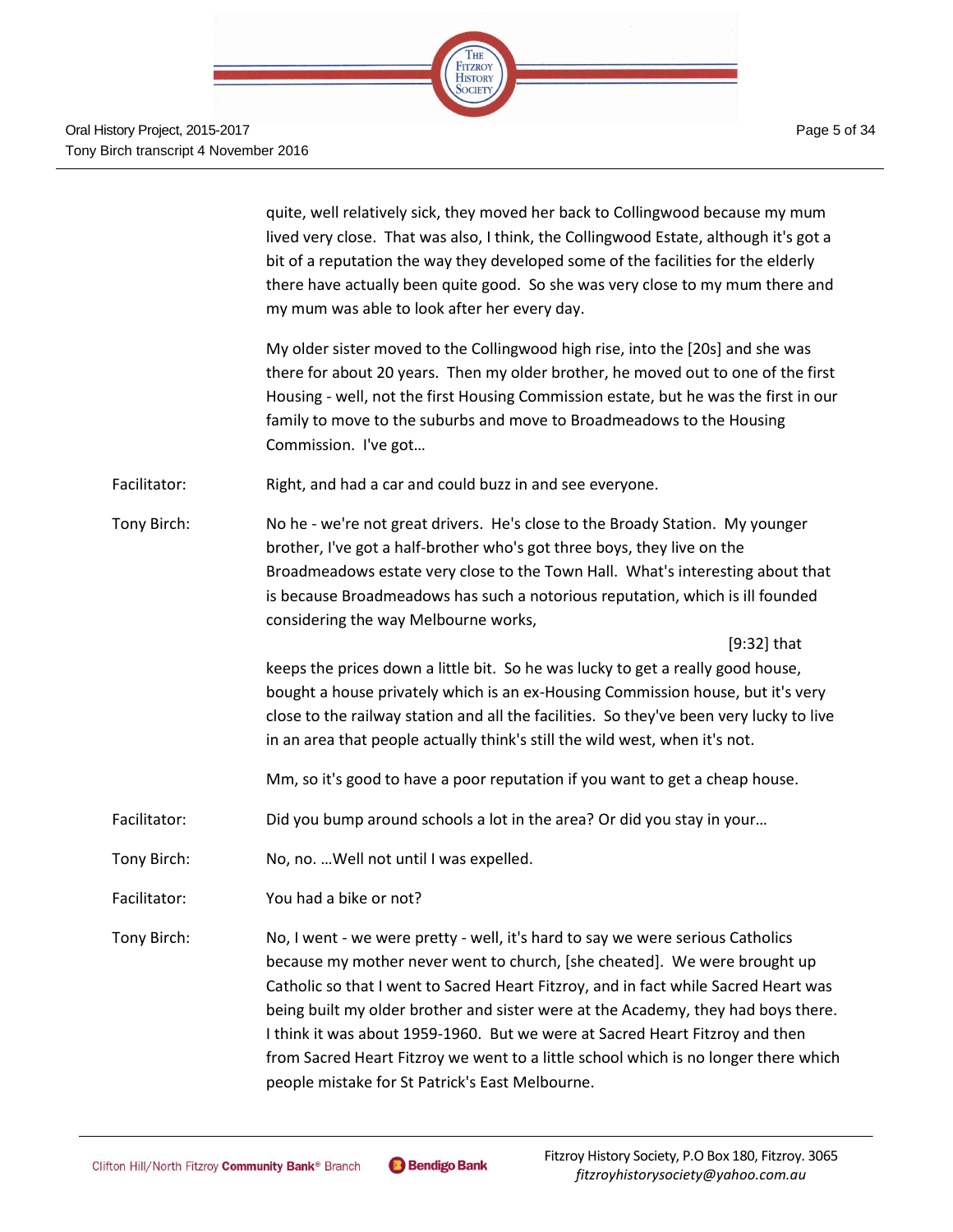

There was a St Patrick's school in Fitzroy at the end of Young Street and in fact if you go up to where Australian Catholic University is the side that the main campus is on is the old mint, and then the other side where they've got a couple of big lecture theatres now, behind Cathedral Hall, or what people call Central Hall, was our school.

It was a little three teacher school. It was a boys' school, only Christian Brothers, Grade 3 and 4, Grade 5 and 6 and Form 1. There was one Brother for 3 and 4 and about 50 boys, one Brother [11:12] for 5 and 6 and about another 50, and then just Form 1 with the Headmaster who had about 30 boys.

Facilitator 2: Alright, and a big ethnic mix in the school? It would've been.

Tony Birch: Oh, not - well mostly, to be honest, mostly dominated by Italian boys. So that when I went to Sacred Heart I can literally rattle off all my friends in the - it's coincidentally the only non-Italian friend I can remember is Andrew [McCluskie] who lived in this house. So all of my primary school friends were Italian. Mass of course was still said in Latin. I was an altar boy at All Saints so I remember doing, we'd do funerals, always large Italian funerals. So predominantly Italian.

> In fact most of my family, outside our immediate family, didn't, they all went to George Street State School. So we were the only family to go to the Catholic school and then when St Patrick's closed my older brother and I went to Cathedral College in Victoria Parade which had been Parade.

That's no longer there either. Nothing I've ever been to is there. Then of course when we moved to Richmond I stayed at Cathedral until high school and then I went to Richmond High School on the River which is no longer Richmond High School. Then I got expelled from there I think early in Form 4.

Facilitator: For?

Tony Birch: Oh, fighting. …Then I got a job as the telegram boy at Richmond and I really didn't like it. My mother was cleaning for a lovely guy who actually lives up here, Peter Stapleton.

[12:46]

Peter was teaching English at Princes Hill and my mother was cleaning Peter's house and Peter got me into Princes Hill…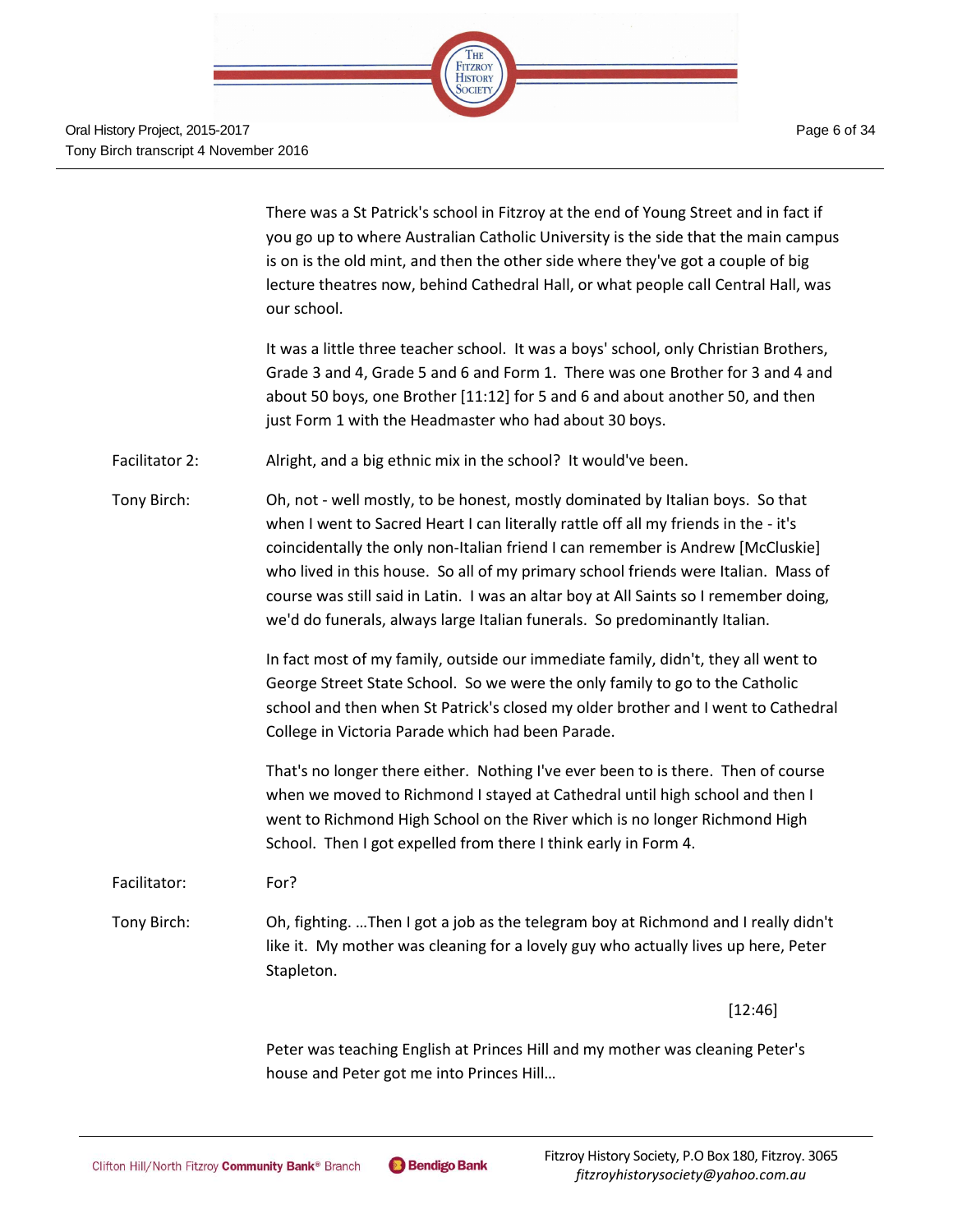

…and I got expelled from there. It was quite funny because I run into Peter a lot now with his, I think his daughter's dog, and he says to me you're still the best student I ever taught, and he says getting expelled was probably good for you. So I didn't move around that much with school.

It's one of those, I mean we understand why the Catholic Church gets bad press, but when I went to high school I was surprised at the students.

## [Aside discussion]

I was surprised at the students, how - I [thought/felt] they were basically remedial level because the Catholic education and there's one thing - if there are two things we can thank [Mannix] for is one he was Anglican [unclear] and two he was determined to have good education set up in the inner city for poor kids. The academic standards were really high so when I started at Richmond High School I was like a mile ahead, by the end of the first year I was a mile behind.

I think that it's one of those things that that period of a sort of - and I don't say this to - almost a laissez-faire approach to education from those people coming through. It just didn't work for me, and I've talked to a lot of friends about it since, so you know there's a café on Brunswick Street, Sila's, well the guy there, he's an old St Pat's boy, he was in my brother's year.

I think why we did so well in school and why we liked it is that school for us was incredibly orderly and I was amazed that I had my own desk and I could have my own stuff and no one could touch it. Whereas at home you had to share everything. Even in our house my mum was a bit sort of fixated with cleaning, it could be really

#### [14:48]

chaotic and I actually loved the order of school. Then so when I went to the State system at secondary, for me it became quite - having no boundaries is the last thing that someone should ever give me. I need to be told what to do.

Facilitator: So being a telegraph boy, tell me about that? I haven't heard...

Tony Birch: Oh, well I was the telegram boy at Richmond for about six months…

[Over speaking]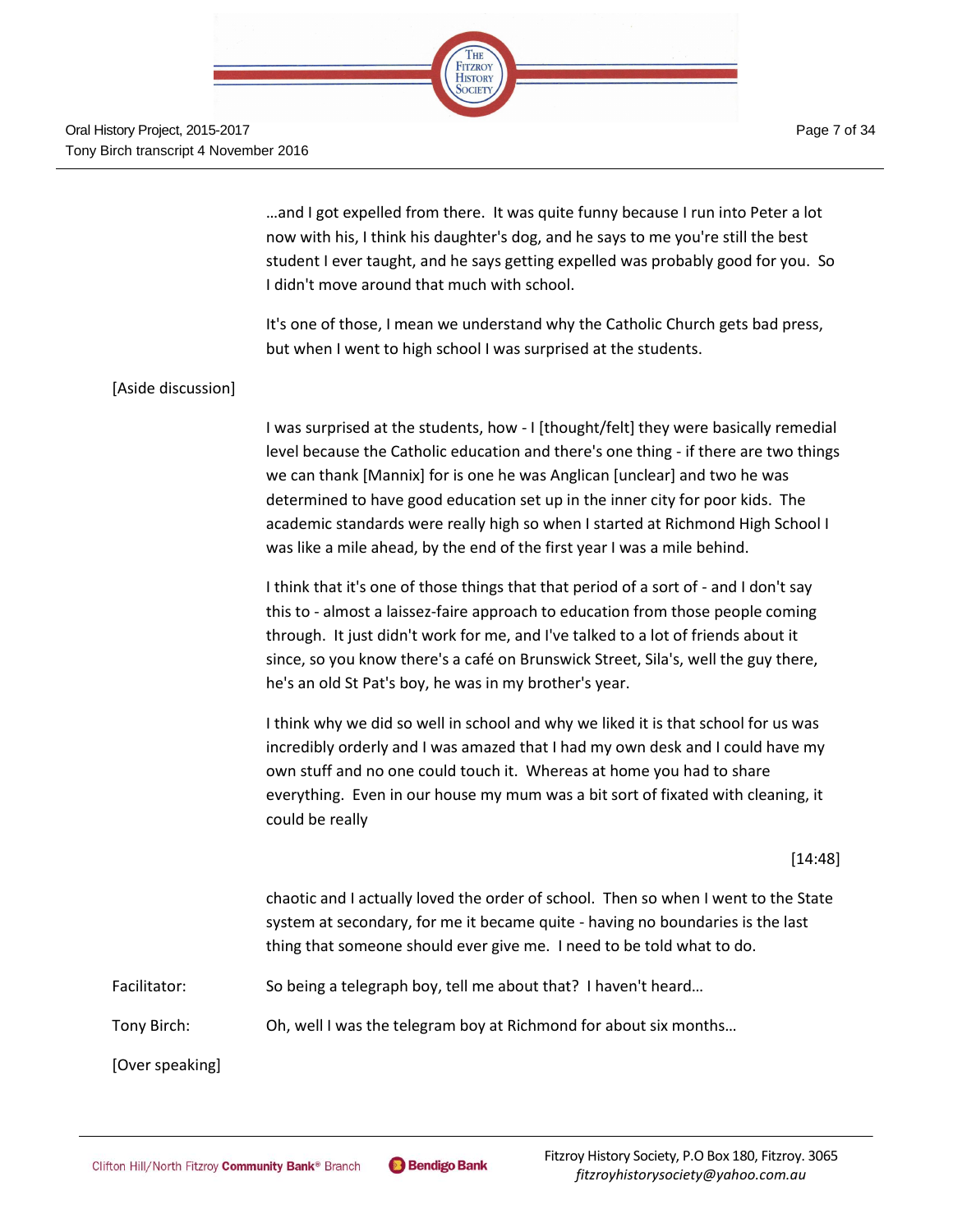

On the bike, yeah, and mostly, to be honest, telegrams you think well, what are they for? I mean in any day you might get one or two birthday telegrams, you might once a week get someone's death, and usually it would be if someone died interstate or in a country town ad a lot of people didn't have telephones, they'd send a telegram to a relative. But most of it basically was businesses and I think for some companies even though they had telephones it was the way they sent written material.

Facilitator: Right, before fax probably.

Tony Birch: Yeah, and the other thing of course is that because Richmond had a meatworks, [Protein Holdings] down in Burnley Street what they used to - because this is during the period when Wally Curran was with the meatworkers and he was a very militant union leader, well they used to go on strike every week. What would happen is when they were ordered back to work they would send every worker a telegram, so you couldn't say you missed, I wasn't told to go back. So when that happened you'd be riding around all day… delivering telegrams.

> So I mean I did it for about six months and I had a couple of mates from school who did it. It was a very, sort of a lot of freedom, but even though I was only 15 I just thought oh, it's too hard.

## [16:29]

I remember riding in that summer up Bridge Road hill and I thought I can't do this. So I had some brave idea that I'd go back to school and apply myself, but that didn't work.

Facilitator: But you did go back to school at that point, you gave up that job and went...

Tony Birch: I gave up and went to Princes Hill and I was going okay until I fell in with the wrong crowd. So I basically - I think, but that time I think getting expelled was more just a series of minor misdemeanours that added up to yeah, you're not, you're wasting your time sort of stuff. Which was exactly true, so I left.

Facilitator: Mm, and meanwhile back to your mum. You write about mothers and women incredibly well, obviously your grandmother, all of those people in your life were very strong and important, weren't they?

Tony Birch: Mm, oh yeah and I think that - I think the issue there is that most of the men were absent and partly absent at work, absent at the pub, absent with other women.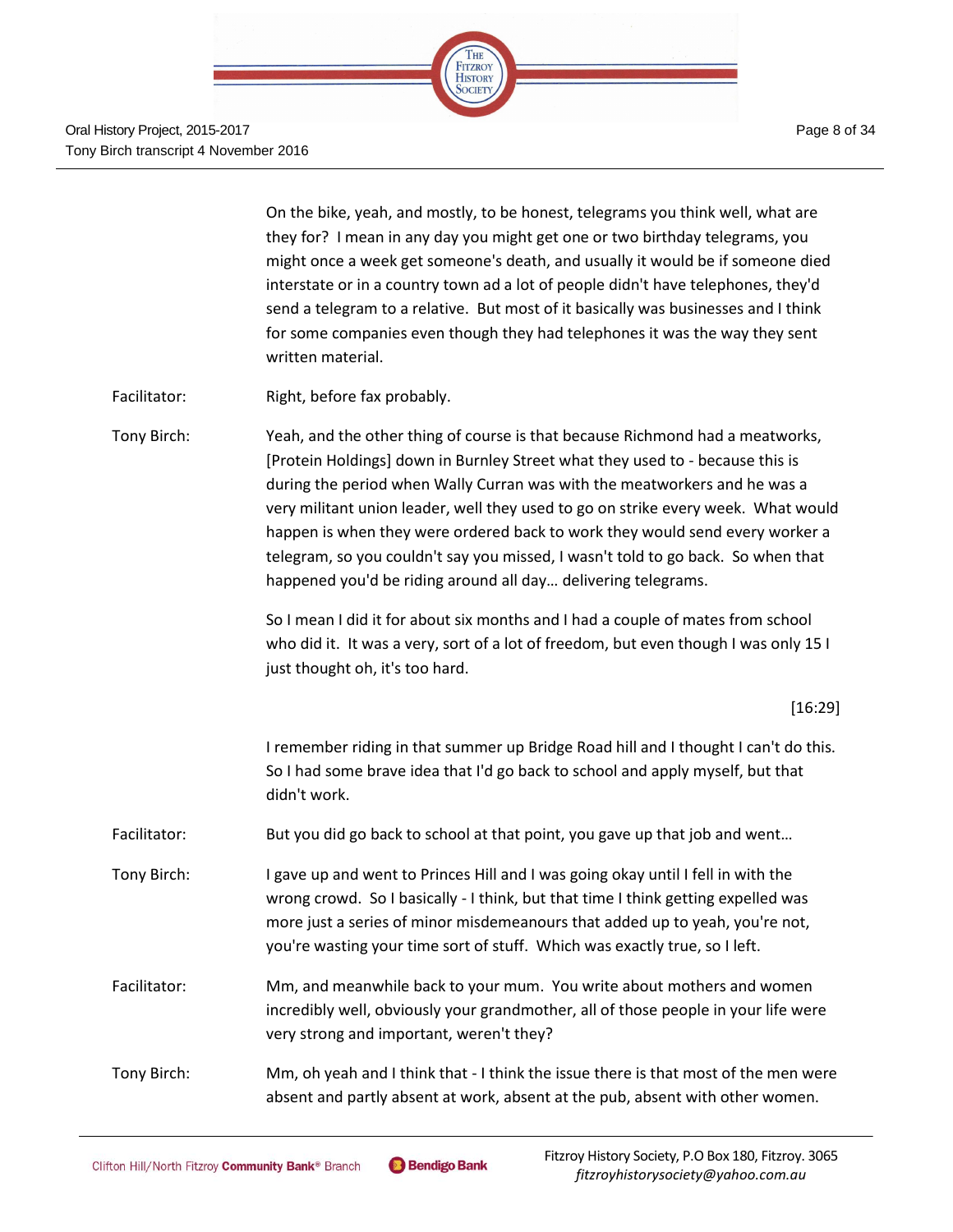

My dad would go for a week and come back, he said he'd go out for the milk and come back a week later, he never had the milk with him, it was remarkable.

Facilitator: That's quite a common story we've heard, the fathers just would come in the back gate every now and then.

Tony Birch: Yeah, and also the men - I mean, I know two families very well who the father had multiple families and no one knew until they died. In the case of very close friends in Carlton, my mum's mates, they lived only streets apart which is remarkable. I mean that takes a lot of strategy I think to get that…

> But I think that it's not surprising that it was women that held families together and in our case I think my mum, until we went to the flats, it was also the great fortune of having a lot of family women around her. So she was very close to her younger sister Maureen who was my godmother, she was very close to her mother. Her grandma

> > [18:27]

was around the corner and she was good friends with my dad's mum. So there's a lot of strong women.

I think you can't underestimate the economic and social relationships that came of that and that's probably the failing of - I mean, there are many failings of slum demolition but one of them is that. That women had really acute social networks and they were really savvy about - like there was a pawn shop on Brunswick Street, which is also gone, just around from what was called Fleet Street, just below Gertrude and their use of the pawn shop economy was important. Looking after each other's kids if some work came up, they did all that stuff of taking in washing and ironing.

So that they lived - and even to the point where we would go out and collect firewood and then we'd have to drop some at my aunty's and my nan's and vice versa. Or my dad, he had a mate - … my dad had a mate who was a sort of career thief and he used to steal in the department stores in the city and he'd leave stuff at our house. But what was funny, he offered my dad money and my dad said no. Because I think it was his brother-in-law worked in a boning room, so he used to pay my dad in steak. So he'd come around with big pieces of steak and stuff.

So all those networks, women really ran those. But I think also if you were a boy growing up in that time you either have to, you either go with the masculinity or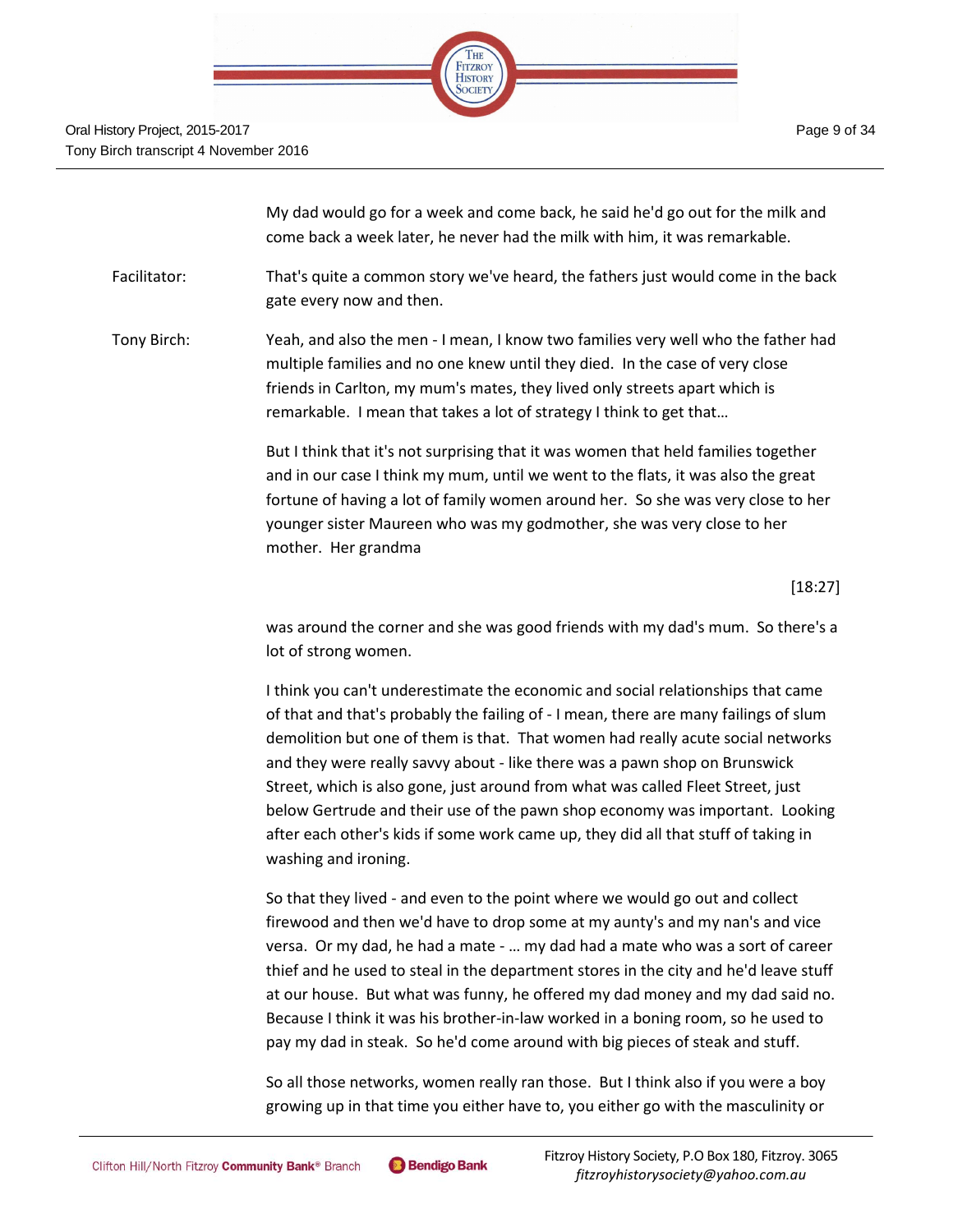

you don't. I think the difference for me is that I was repulsed by that very early on and understood, not with any clarity, but I understood the deep hypocrisies in male sort of bravado. So that whether it be men…

- Facilitator: Without having anything to do with the pub life, you weren't following your father as some boys did.
- Tony Birch: Well what was quite interesting, I sold papers in Gertrude Street with my older brother, so we went into every pub in Gertrude Street every night and in those days when we started it was still six o'clock closing and then 10 o'clock closing. I mean I wasn't - what I like about

[20:40]

that, or what it taught me, is I was very good at reading a public situation. So I'd never been, I wasn't afraid of it, we knew how to sort of get around, we were quite street smart and stuff like that. But at the same time what you tended to find in there was a lot of men and the women in there were never their wives.

They might be working women. So I knew a couple of - and are still family friends - women who'd worked as prostitutes in the '50s and '60s but usually they'd be single women and younger single women. So that my dad would take us to the football and he'd always have a girlfriend up the back. So he'd get us a seat on the fence and because you want to get a seat on the fence you wouldn't, you know.

You'd go up the back to get some money off him to get a pie or something and there'd be some sort of strange woman there. Then on the way home he'd say oh, well don't say anything about this to your mum. So you'd be sort of very anxious about that complicity. So that was one aspect of it. But the real serious issue of course is domestic violence and…

- Facilitator: Mm, that story about the butcher's wife.
- Tony Birch: Yeah, well that's a true story.
- Facilitator 2: Was part of that body found in the vacant block in Gore Street?

Tony Birch: I can tell you the - probably, I know there were two - oh yeah, of course it was. Behind…

Facilitator 2: Because I lived across the road from there and it was great excitement.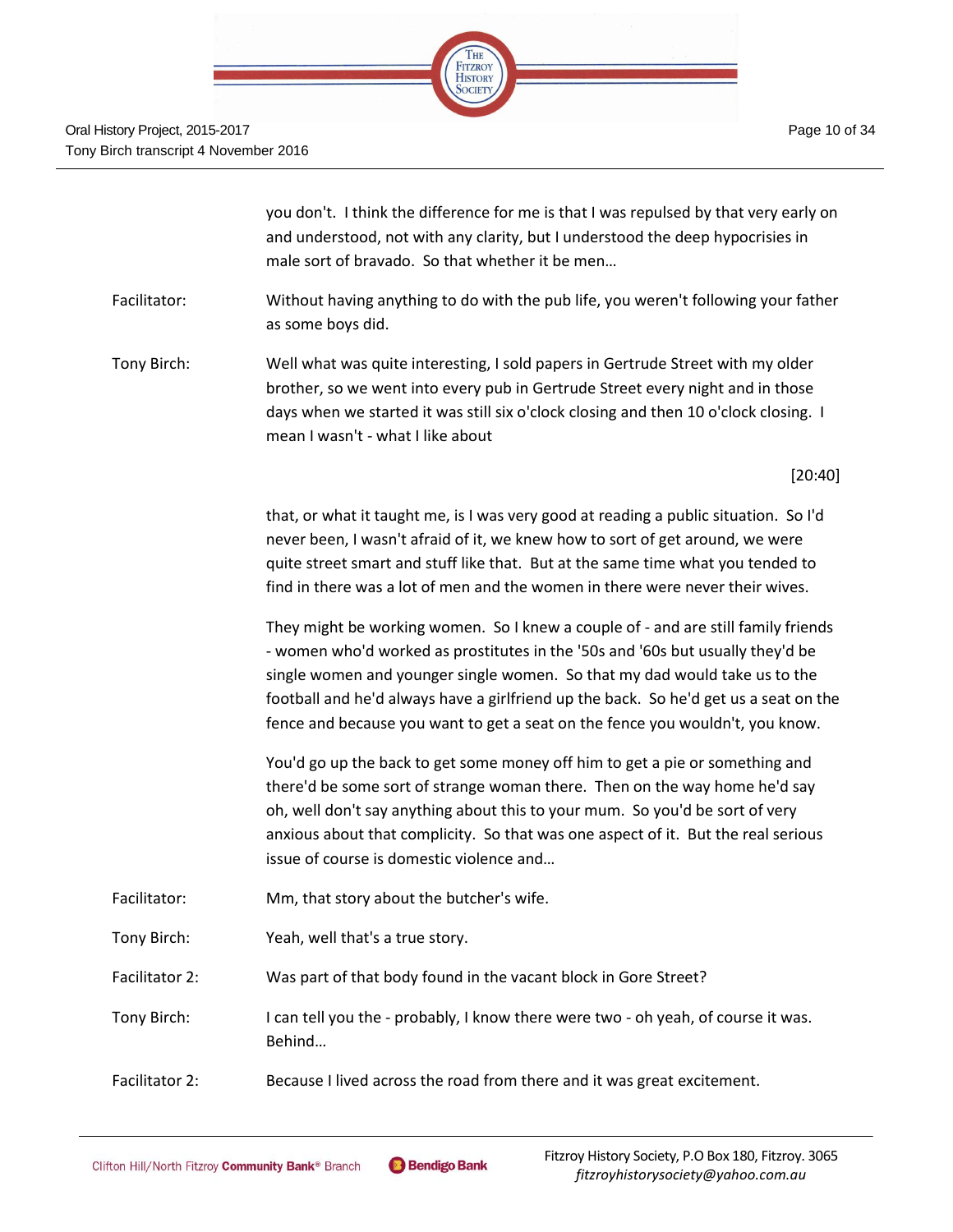| 1218.1 |  |                                      |  |  |
|--------|--|--------------------------------------|--|--|
|        |  |                                      |  |  |
|        |  | THE<br>FITZROY<br>HISTORY<br>SOCIETY |  |  |
|        |  |                                      |  |  |
|        |  |                                      |  |  |

| Tony Birch:     | Yeah it was behind, yeah exactly, it was behind where the art print gallery thing is<br>now and they've only just rebuilt on it.                                                                                                                                                                                                                                                                                                          |         |
|-----------------|-------------------------------------------------------------------------------------------------------------------------------------------------------------------------------------------------------------------------------------------------------------------------------------------------------------------------------------------------------------------------------------------------------------------------------------------|---------|
|                 | Yeah, so they found                                                                                                                                                                                                                                                                                                                                                                                                                       | [22:13] |
| [Over speaking] |                                                                                                                                                                                                                                                                                                                                                                                                                                           |         |
|                 | They found sort of most of the torso and a leg there, they found some other body<br>parts down in Greeves Street, but over the other, towards Smith Street. Then in<br>my story I changed, they did find the head near Rushall but I think it was in the<br>Edinburgh Gardens, but in the story I had a dog eat the head so, why not?                                                                                                     |         |
|                 | I mean what's remarkable about that story, the truth of it is a couple of things that<br>always struck me is I knew the story and then when I was going to write the<br>fictional story I thought it cannot be possible that that woman was acquitted, she<br>must've been found guilty by insanity or something. Being a historian by then I<br>had a PhD I went and found the murder file and she was acquitted which is<br>remarkable. |         |
|                 | What I usually                                                                                                                                                                                                                                                                                                                                                                                                                            |         |
| Facilitator 2:  | But I remember people in the neighbourhood were sort of saying well, it served<br>him right.                                                                                                                                                                                                                                                                                                                                              |         |
| Tony Birch:     | Oh, absolutely In fact one of the things that's interesting here is the judge said -<br>which I do use in the story - in the summary the judge said considering the gross<br>indecencies committed against the woman, which would've been rape in<br>marriage, he can't imagine there was any other outcome for the woman. So in<br>other words cutting his head off seemed to be a reasonable thing.                                     |         |
|                 | Then I published the story individually and then I published it in Shadowboxing<br>and what happened was that about five years later I was at the Adelaide Writers'<br>Festival being interviewed by                                                                                                                                                                                                                                      |         |
|                 |                                                                                                                                                                                                                                                                                                                                                                                                                                           | [23:35] |
|                 | Richard Fidler and I talked about the story and a girl I used to go to school with<br>who was her daughter, she heard it and she sent me an email. I really panicked,<br>she said I'm the daughter of Val da-da-da-da and I [unclear] - it's one of those                                                                                                                                                                                 |         |

things as fiction writer where you think you're responsible, I try to be - oh, no.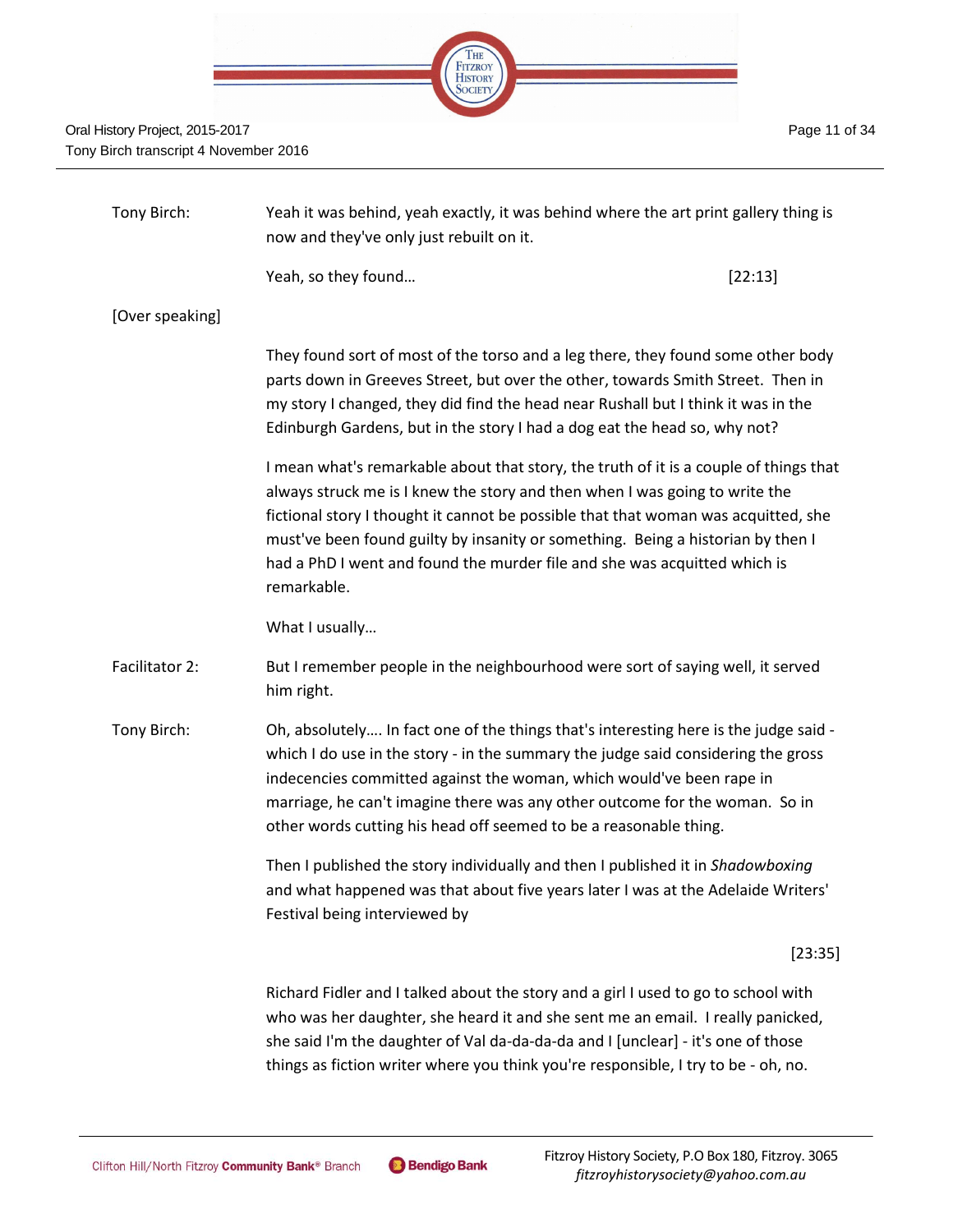

Then she said my mum never told us about what had happened to my dad until the late 1980s and I've since read your story, I'm so thankful because it justifies what she told us. So I was quite relieved but, yeah, it was the thing that people said he deserved it and they were so relieved. I think it's one that always - I mean obviously when we think of the wider discussion of domestic violence now, particularly in the last couple of years, we also know that it's a, it affects all women across all cultures and classes.

I understand that accept that but the fact is there's something quite particular about when people in the abject disadvantage about what becomes of men. My belief is that yes, it's important to recognise that this is a society wide problem, but I don't think it's evenly spread, I don't think that. One of the things that is so obvious that's changed is that men who knew other men did this either did it themselves and didn't say anything, or even men who didn't enact violence against their wives or kids they would never say anything about it, and not out of fear, it was like…

#### Facilitator: Solidarity.

Tony Birch: Well it's interesting, it could be [unclear] in some cases, but it's more like you just don't do that. It's interesting because people don't understand to what extreme people would take things, like you'd never contact the police and people think oh yeah, it might be out of fear. Now it could be, so there could be a criminal who there could be repercussions, it could be out of solidarity, but in most cases you just don't do that, this is not what we do as people and you accept that.

[25:45]

So that - I interviewed a lot of women about domestic violence and the ones who had never contacted anyone, there was some shame, but some women said well, you don't go to the police. Not because the police wouldn't help, because the police - and this has changed, thankfully - a woman said to me, why would I go to the police? She said men in my life were violent, including police in my life. She said, so it's like going from one violent man to another and in those days there were some really quite violent police around.

I mean some of the local Fitzroy police had a really notorious reputation for violence, and when I interviewed a couple of prostitutes who had long retired, one of them said to me the last thing that I want happening to me, [if anything], like rather than getting in a stranger's car was getting locked up in the Fitzroy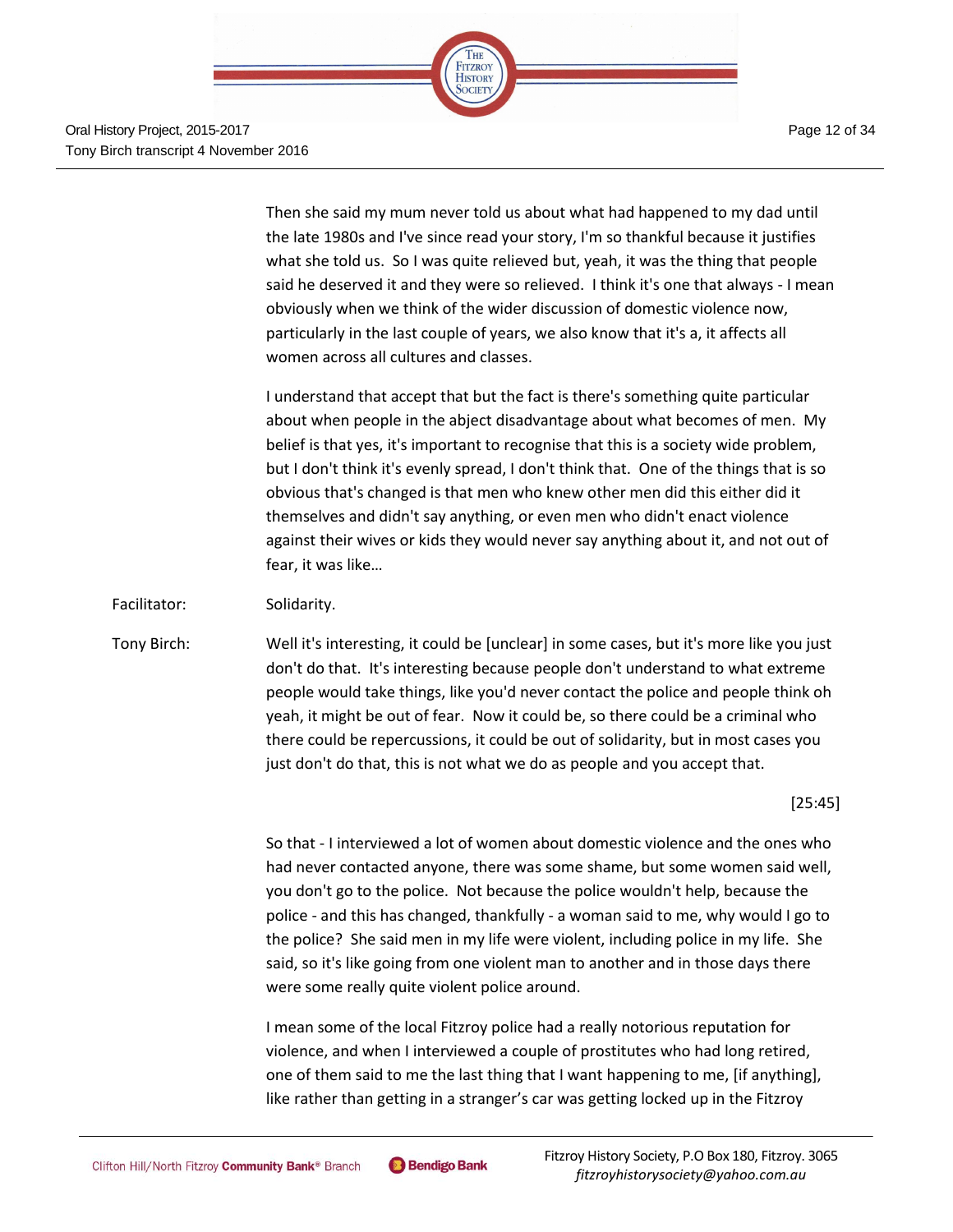

|                 | Police Station. She thought that was the most dangerous place to be. So yeah<br>there's some pretty crazy - and a lot of that sort of thing that people don't, a lot of<br>summary justice. So people would look to the                                                                                                                                                                                                                                                                                                                                                                                                                          |
|-----------------|--------------------------------------------------------------------------------------------------------------------------------------------------------------------------------------------------------------------------------------------------------------------------------------------------------------------------------------------------------------------------------------------------------------------------------------------------------------------------------------------------------------------------------------------------------------------------------------------------------------------------------------------------|
| [Over speaking] |                                                                                                                                                                                                                                                                                                                                                                                                                                                                                                                                                                                                                                                  |
| Facilitator:    | Mm, and it wasn't about worrying about what the neighbours would think,<br>because they were all in it together, was                                                                                                                                                                                                                                                                                                                                                                                                                                                                                                                             |
| Tony Birch:     | I think it's not so much about what the neighbours think, but what the neighbours<br>can't ignore. So that in the story it is the sense that I still believe that that man<br>was killed because he hit his wife in the street and everyone saw it, and                                                                                                                                                                                                                                                                                                                                                                                          |
| Facilitator:    | Yep, that moment when they turned away, [they'd seen it], yeah.                                                                                                                                                                                                                                                                                                                                                                                                                                                                                                                                                                                  |
| Tony Birch:     | Yeah, when it's behind the front door you can all hear it but you can pretend it's<br>not there. The fact of it happening in the street, it's probably the utmost sense of<br>shame that people feel of being seen and it's all out there. I think my feeling is<br>that I always believe that that's what tipped her over, is that was the ultimate<br>humiliation and he had to go.                                                                                                                                                                                                                                                            |
|                 | [27:42]                                                                                                                                                                                                                                                                                                                                                                                                                                                                                                                                                                                                                                          |
| Facilitator:    | Yeah, and the other story about the abortionists and you kids recognising<br>something odd was going on.                                                                                                                                                                                                                                                                                                                                                                                                                                                                                                                                         |
| Tony Birch:     | Yeah.  Well the interesting thing about abortion, again, is that because we were<br>Catholic there was this outward sort of horror about abortion. So you, obviously<br>it's coming from the Church, it's coming from the pulpit every Sunday and this is<br>just before the Bertram Wainer controversy, just before that which is I think late<br>'60s. A lot of - well, anecdotally from family a fair number of women required<br>abortions, whether they be young girls or younger women who were single or<br>married women who didn't want to have any kids anymore. Because the pill<br>hadn't come on the scene, or not widely at least. |
|                 | I think is that, again, publicly keeping their distance from the abortionists but, of<br>course, many women also being involved in transactions. I think that what it also<br>does is - I didn't concentrate so much on the personality, it wasn't the yeah, you<br>get this sort of the backyard abortions, and we know how horrific that can be<br>medically. I remember I've talked to Janet [MacAlmon] about this several times                                                                                                                                                                                                              |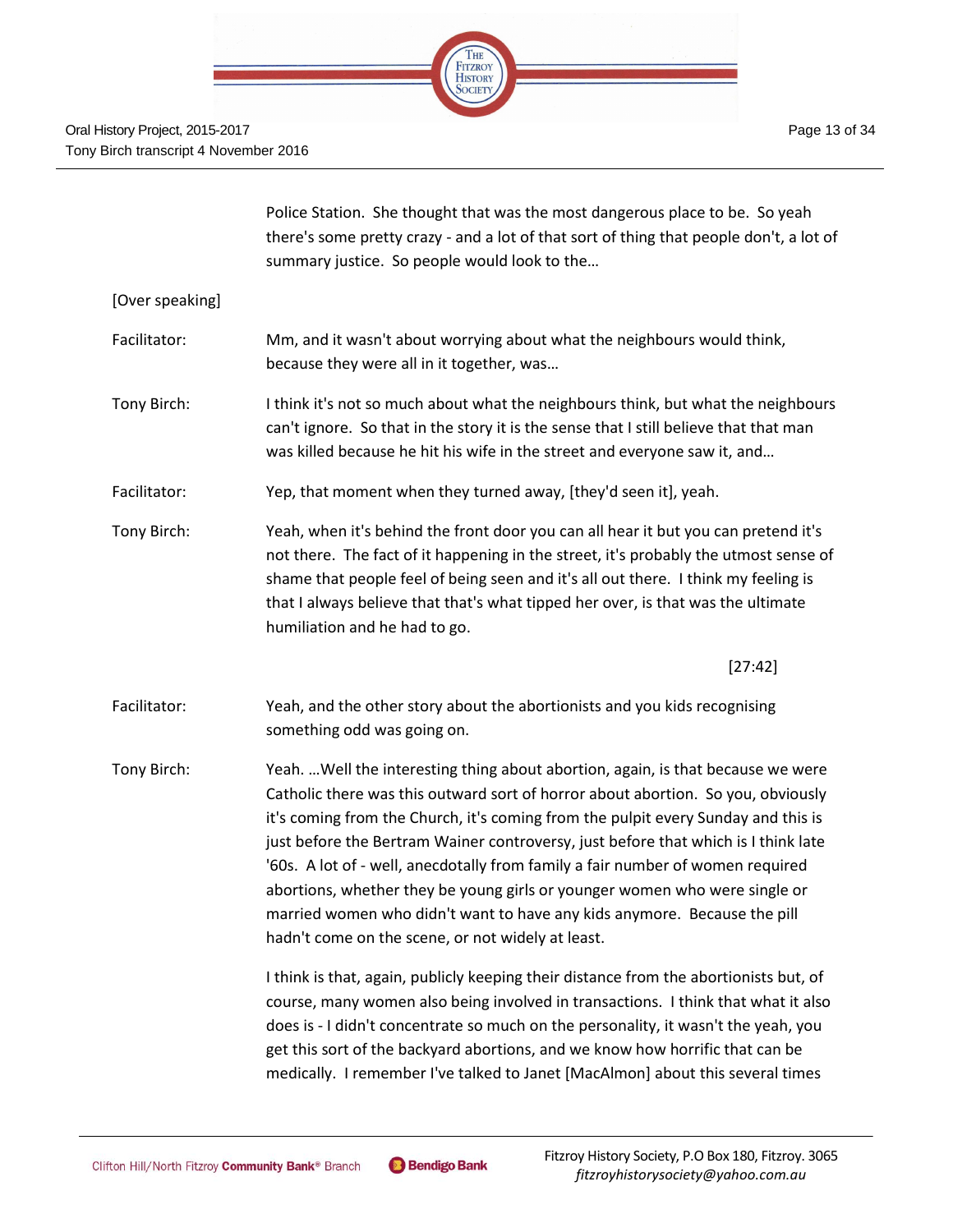

and the terrible infections that women turned up with at hospital which is obviously about a medical procedure.

But my sense was that it wasn't, these women performing the abortions weren't evil either, and they were a bit amateur, but what else, yeah. It was much harder to get an abortion off a doctor and certainly much more expensive for those who would do it, which was quite rare. Of course, again, people who could afford an abortion off a good doctor would also be people in a different class.

I mean I remember my first, one of my other first jobs was when I was 20 years old I worked at St Vincent's Hospital…

[29:39]

…as a theatre technician and everyone knew that - because in St Vincent's Private which has a four theatre floor, I think it was fourth floor, no, second floor, each surgeon would sort of half day, so you might have plastics, you might have oral surgery, you might have eye, et cetera. Everyone knew that there was a half day where the gynaecologist came in and did what, you know, D&Cs and most of those were abortions.

But this is in a Catholic hospital so they were - oh and one surgeon said oh, well this is about trying to get them in order so they can get pregnant. So again, it's those sort of - which is a terrible situation for any woman to go through, whether it be in a house or whatever.

But it is a case of when we lived in Canning Street a woman who lived behind us, so she was in Station Street, who was an abortionist. The police raided her house and just before they raided it her daughter came out of her back gate into my grandmother's back gate with a foetus wrapped in newspaper and handed it to my grandmother and said, get rid of it. My grandmother wouldn't, she just left it on the kitchen table and wouldn't go near it. My mother said she remembers seeing blood sort of seep through the newspaper but no one would open it.

That woman, I know that woman she certainly went to gaol and I think there was a woman in the house who was bleeding to death at the time so an ambulance came. So yeah, it was a really horrific period but it was a period where, again, everyone sort of pretended that they weren't involved.

Facilitator: Yeah, and the women helped each other, that was the other aspect of that...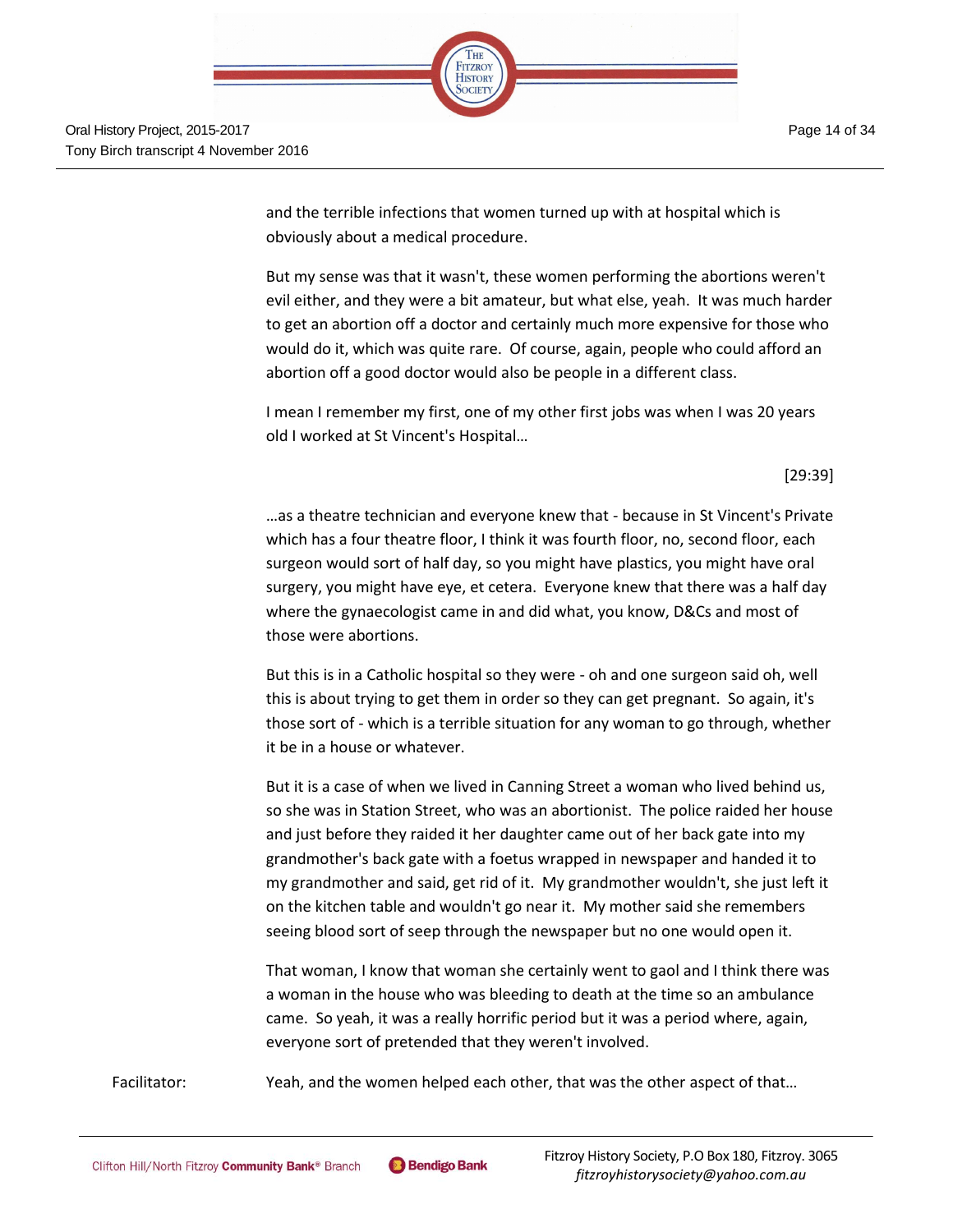

| [Over speaking] |                                                                                                                                                                                                                                                                                                                                                                                                                                                                                                                                                                     |
|-----------------|---------------------------------------------------------------------------------------------------------------------------------------------------------------------------------------------------------------------------------------------------------------------------------------------------------------------------------------------------------------------------------------------------------------------------------------------------------------------------------------------------------------------------------------------------------------------|
| Tony Birch:     | So it just highlights what happens when you don't have something humane and<br>regulated.                                                                                                                                                                                                                                                                                                                                                                                                                                                                           |
|                 | [31:22]                                                                                                                                                                                                                                                                                                                                                                                                                                                                                                                                                             |
| Facilitator 2:  | Were you conscious when you were growing up in the inner city that you were<br>living in what most people considered to be a dreadful slum area, that it was<br>considered dangerous especially also with migrants, because they weren't<br>particularly well                                                                                                                                                                                                                                                                                                       |
| Tony Birch:     | Yeah, it's quite interesting I mean some of it - I mean it's interesting, I was saying<br>to Hilary, I mean you don't have, one, well you don't have anything to compare it<br>to. But I knew at the time when we lived in Fitzroy that my mother and<br>grandmother kept their houses very neat, but they were also in shocking<br>condition and that couldn't be hidden. I had a really almost - well I have now - I<br>had an incredible fear of rats, which I think is reasonable, and we had a lot of rats.                                                    |
|                 | So even though they tried to do the best they could literally when you're in bed<br>every night rats would be under the, eating the lino, or they'd be out in the<br>kitchen. As they started to demolish houses any decent rat goes to the other<br>house, so we got more rats. So I was actually fearful of that. But the other<br>aspects of it like living in a very crowded house, having sort of - like what there<br>was no sense of was, say, we never had any hot water. So we had a cold water<br>tap at the sink and a cold water tap at the gully and a |
| [Over speaking] |                                                                                                                                                                                                                                                                                                                                                                                                                                                                                                                                                                     |
| Facilitator:    | Outside                                                                                                                                                                                                                                                                                                                                                                                                                                                                                                                                                             |
| Tony Birch:     | A copper that you would put wood under. The only hot water bath we had was<br>literally of a night my mum would heat enough water, she would get a tin, we had<br>a sort of tin bath, small one, a hand one, and we would all take our turns to bath<br>in that in the kitchen. What's interesting about that - which is, my wife laughs<br>about that -                                                                                                                                                                                                            |
|                 | [33:03]                                                                                                                                                                                                                                                                                                                                                                                                                                                                                                                                                             |
|                 | is that I think one of the really good things about living like that is you actually<br>have a great respect for peoples' privacy. So that you don't want to look at your<br>sisters when they've got no clothes on and so that you actually give people a lot of<br>privacy, which I'm really sort of still stuck with, in a good way.                                                                                                                                                                                                                             |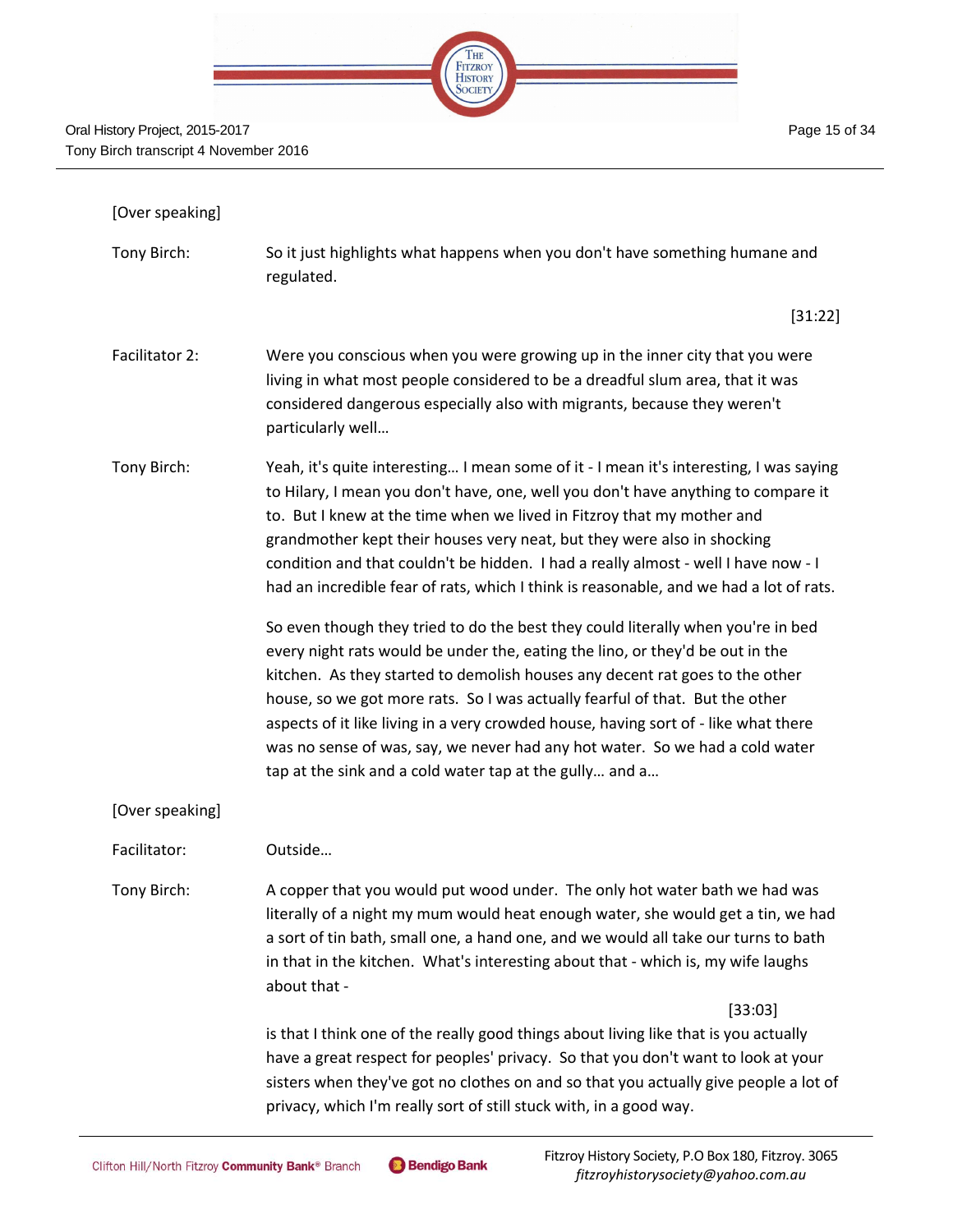

Also space, you know there's no space so you're very protective of your own space, but also respectful of other peoples'. So that was normal. What was so funny - and I don't know if you've been told this - but the House of Welcome in Brunswick Street had a double decker bath. So there was a bath and then a ladder and then another bath on top. So we used to go over there and have a bath on Saturday and there'd be about 30 kids. I think all you got to do was sort of get in the bath…

- Facilitator: There'd be 30 kids queueing up for a bath?
- Tony Birch: Yeah. Get in and sort of jump out the other end. I don't even remember if we had any soap.
- Facilitator 2: Did they change the water?
- Tony Birch: No. …Then we'd go through always of course, the other thing is because my dad loved swimming we'd go over the City Baths or the Fitzroy Baths and of course have a shower. So you could use, so you're smart enough. But there was no, because we were all the same there was no one any different, so I don't remember anyone else having hot water.

Except there was one family at the end of Atherton Street where a guy went to this is a true story of a kid - he went to school one morning and when he came home that night there was a bath in his bedroom all plumbed up. His dad had got this project to put a bath in and he moved his bed to the other side of the room, so it was the bathroom and…

[34:37]

…the bedroom. They were the only people I knew who had a bath.

So that part I didn't [realise] and again, I said to Hilary when I went to the Richmond Flats we had a quite, for us, luxurious flat so we had a bath, shower, hot water in the kitchen, running, everything. I mean I just thought it was fantastic, I thought it was remarkable.

On the notion of crime strangely that's probably the least thing I was conscious of and I think it's not that it's over exaggerated but I really think - I think people don't understand is that when you grow up you understand what you have only on its own terms. I've talked about this since. I mean I did an essay on homelessness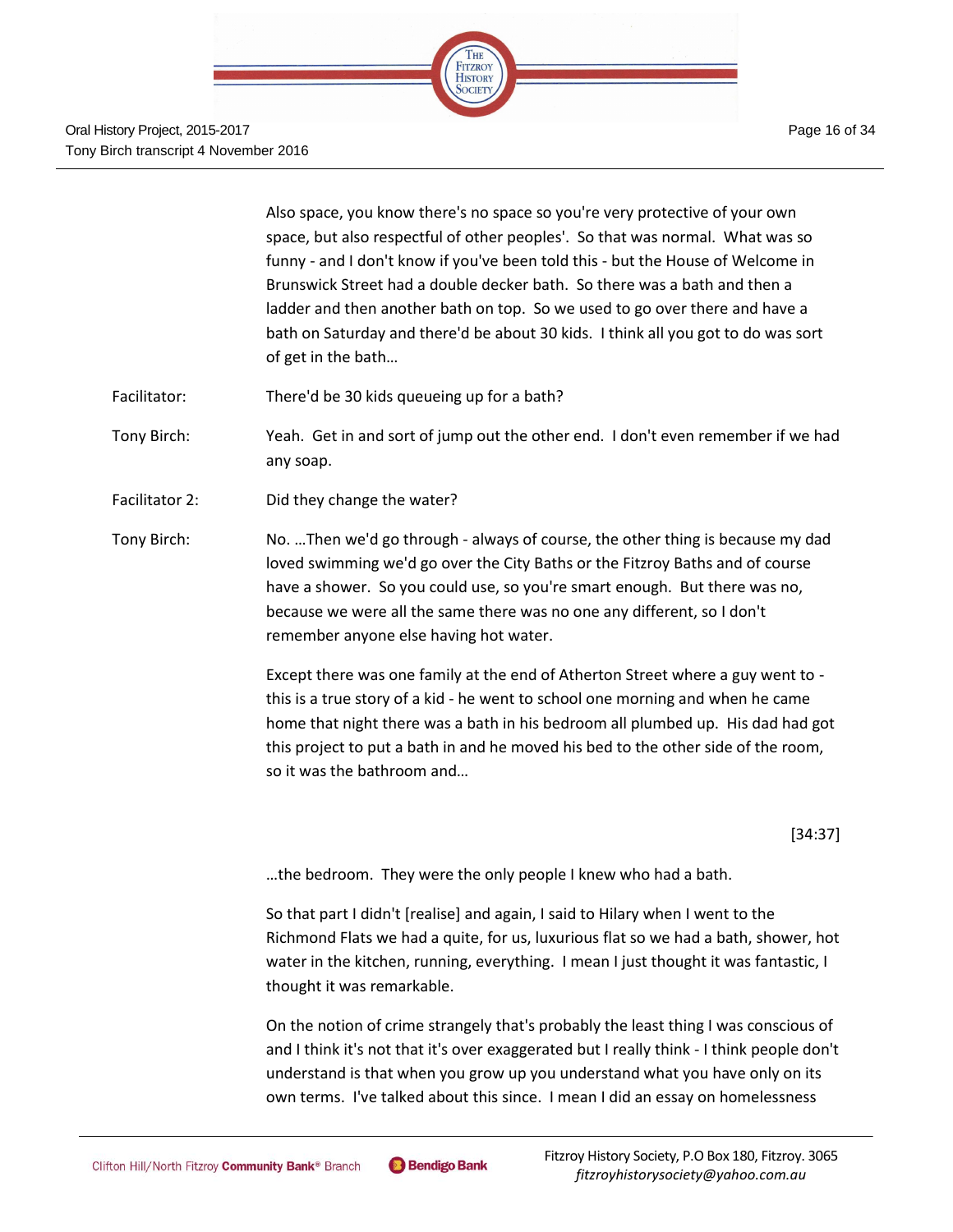

Page 17 of 34

for Human Rights Watch and I did a piece on working on the food van outside the church one night and seeing these two kids get a pie each, and they were just so happy.

I didn't want to romanticise it but I understood when you live on the streets and someone gives you a pie, this is a moment. So for us it was all relative. So that part of it, I was never scared as a kid. We used to fight a lot but everyone did. I think it was when you went outside the suburb, so when we moved to Richmond and - again these were all working class people - people would say oh they're shit, they're from Fitzroy. So Fitzroy was certainly the lowest of those in the suburbs of reputation wise. So we were sort of looked down on a little bit.

The other thing that's interesting about migrants. I said most of my friends were Italian. There's a really peculiar habit, and I've always thought about this. Any person of my sort of generation, or at least into their 50s now and 60s, if they're from Europe in particular but they grew up in the city you have this immediate bond, you know there's something you - and a friend of mine calls it the sort of vibration of the street. I had a lot of kid friends in the street who were…

[36:31]

Tony Birch: I had friends in the street from Italy and mostly from Greece but there were Maltese, but I've got Maltese relatives so I sort of knew a bit of that anyway. There were kids from all over the world and the street was like your place. Never once in that time, and my mother never once ever told me ever not to bring anyone to the house. I was talking to this about an Italian mate of mine who I'm still mates with, never once did I go into a house of any of those people or them come into my house.

It was like we understood there was a boundary, and what is it…

Facilitator: Yeah, the boundary was of what? Difference? Or…

Tony Birch: Well I think difference and the domestic and the street. The kids owned the street but the parents owned the house.

> But the other thing is that I interviewed four Italian women who'd moved out to North Coburg and they bought four suburban blocks. When they bought them the developer had already put the fences and fences in between. They took them all down, just had the out fence, and they said we made a little Italian village. But I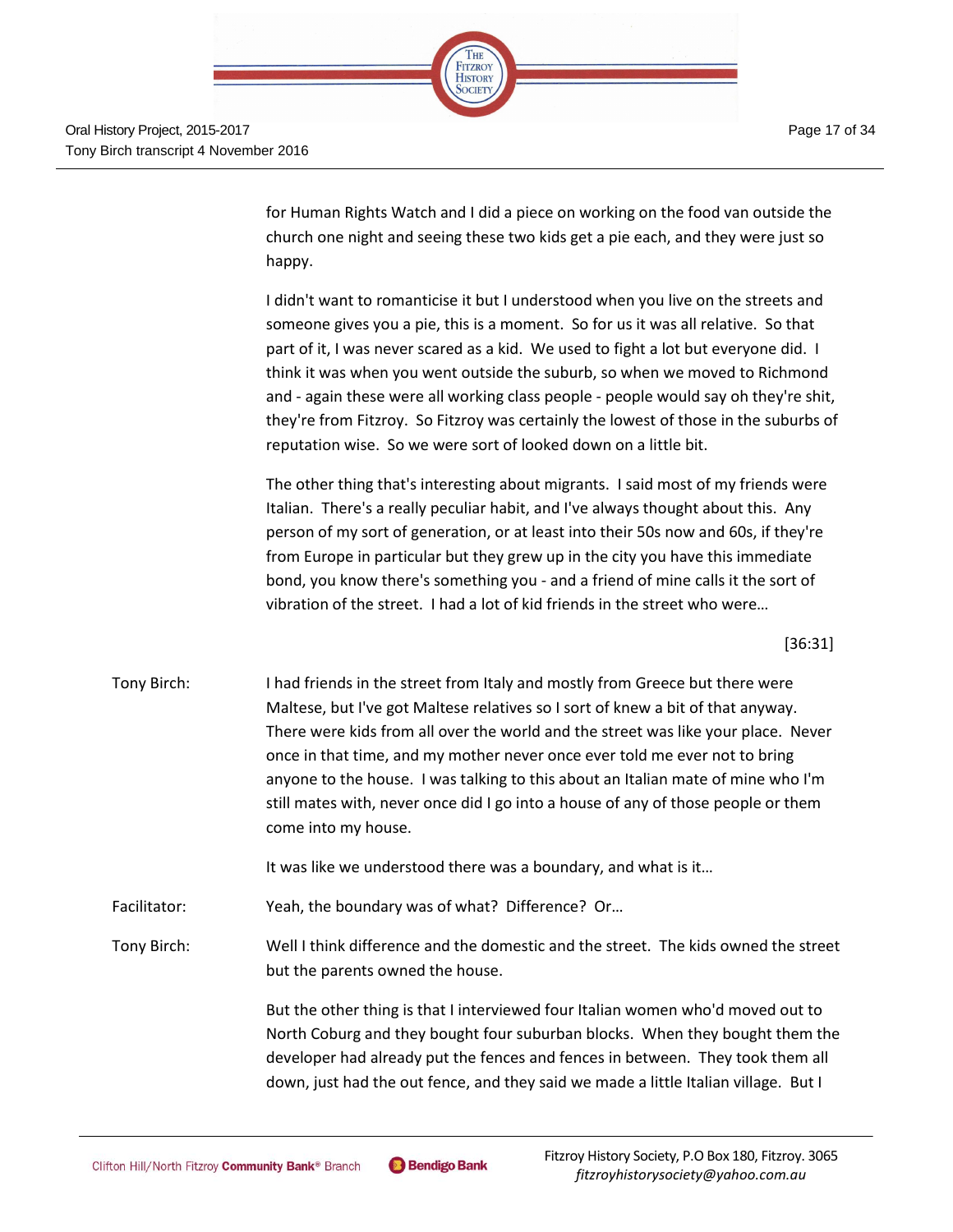

interviewed these women and they'd all worked in Fitzroy in the factories and I knew - my mum had always worked in factories and her sisters.

I said oh, did you have any friends in the factories with women who were Aboriginal women or, Anglo women? They said oh never, no. She said my dad said those women with the lipstick and the high heels they're all prostitutes don't talk to them, right. I said oh yeah, and they're laughing, they're apologising to me like crazy, I said so you never spoke to them at work? Oh yes, of course.

So in the factory, again, they would sit down for lunch, they would talk about their children, they would exchange food. My mum learned out to cook Bolognese because an Italian woman wrote out a recipe. But again, the factory was strangely a women's space, like the

[38:16]

lunchroom, but then when they went home you all went your separate way.

So I think that everyone understood where you could connect and where the boundary was, and people - I think, I really do think if there's a success around multiculturalism, and there is of course, it's that if - people don't understand how much changed in Fitzroy and to get your head around this, that if you look at that 1954 census there's registered they said 500 Italian people, 500 Greeks. In the next census which I think is 1966 or 1968 there are 5000 Italian and 5000 Greeks.

If you consider that, change in a suburb so quickly, there were no riots. I know there were issues, there were issues and I remember an Italian bloke told me when he went in a bar, in a pub once the barman spat in his beer. So there were issues and Italian men were talking about having to go deaf because otherwise they'd be in fights every day. So we knew that some of that existed, but I think by and large the fact that people knew when to connect and when to disconnect.

I reckon for a period that older generation, even if they turned their back on each other, it was they didn't want to have conflict. So sometimes - and I interviewed a remarkable Aboriginal woman, [Anjana Harding] who has since passed away, and she said to me, said look I worked in the factories, she said the women - they live in a boarding house.

She said when you go home of a night and those boarding houses she said each floor had one kitchenette and one bath, and you've got four households. She said if you don't get on with those women and find a way to share that she said you're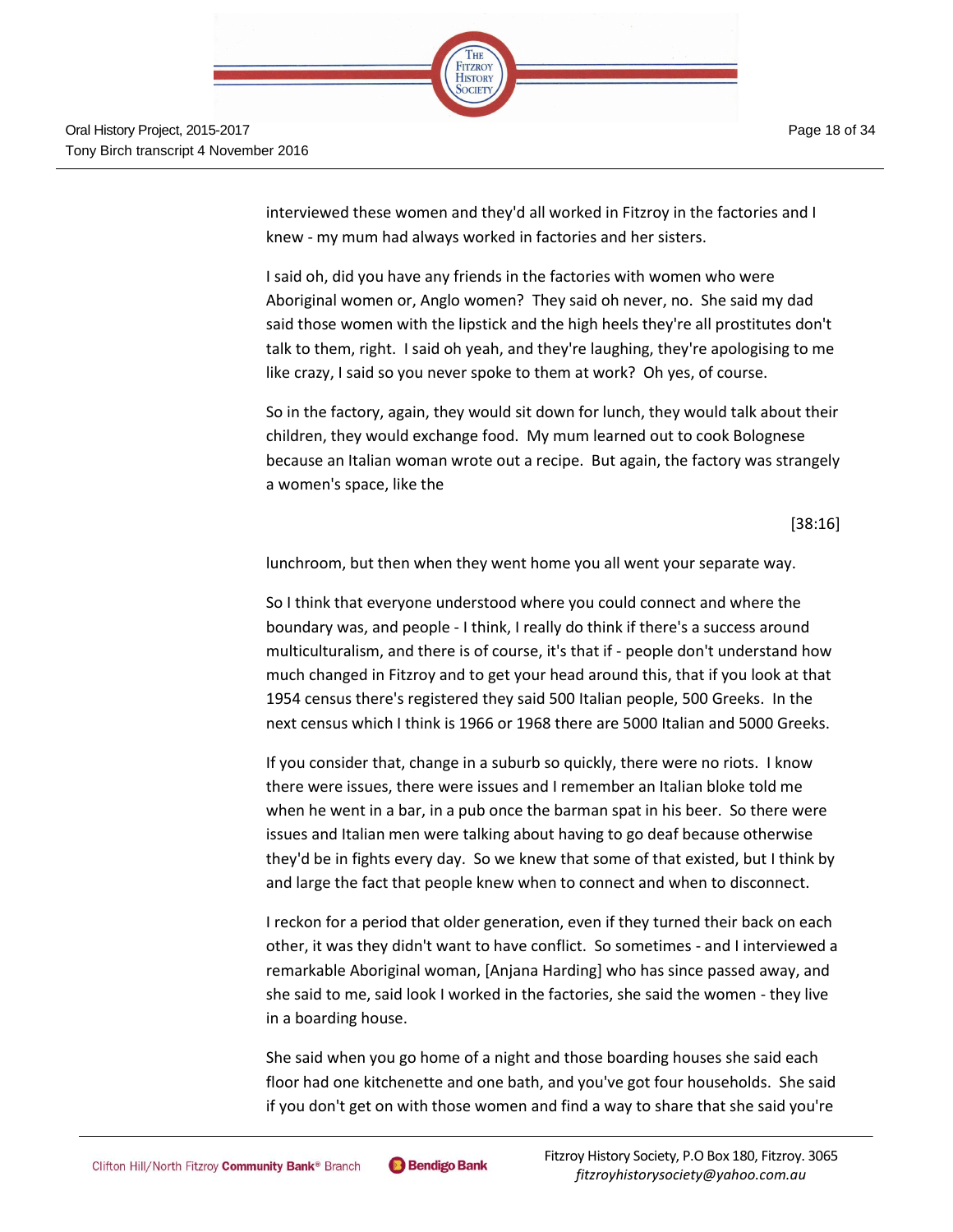

Oral History Project, 2015-2017 Tony Birch transcript 4 November 2016

> going to be fighting every night. She said so a lot of it was about negotiating things, and they did it.

I think what came out of it is that they - I think those older generations, I'm not saying they'd entirely keep to themselves because

[40:15]

in fact my mother's generation is what we call the rock 'n' roll generation. There's a remarkable period of intermarriage in the late 1950s, 1960s, of sort of - like, yeah it's a remarkable high level of Aboriginal women who married Greek blokes and Italian blokes which just doesn't happen now.

But their kids, so my generation, were able to break all that down. So that if you look at the generation of kids who grew up in the inner city in the 1960s, 1950s, 1960s and 1970s who are now between mid-50s and early 60s you'll find a lot of them still marry in and become more Italian as they get older, but their friendships across ethnicities are real. So that - same as Richmond.

So there's a lot of Greek kids I went to school with in Richmond. When we have our reunions which we like them so much we meet every three months. You've got 30 and 40 people in that room all aged 59 from Greek, Italian and… the friendships are real. So I think it's a great success and I think people sort of underestimate it.

One of the worst things that came out of that period that - one is, and people may have forgotten this, the vilification against Italian single men in the press was, it would be literally as wild as it ever was with the racism against the Vietnamese in the 1980s or some of the… denigration of Muslims now. So the sort of horror stories that people had to combat against were really strong and people managed to think oh, that's rubbish. So I really think that is a great success.

I think the other one is that it does teach us that once you socially connect with people you have to make more responsible decisions. Sort of if you've got this image of Italian young men being sort of, they're always oversexed sort of thing, they could rape our women, it was that, it was that…

[42:21]

[Over speaking]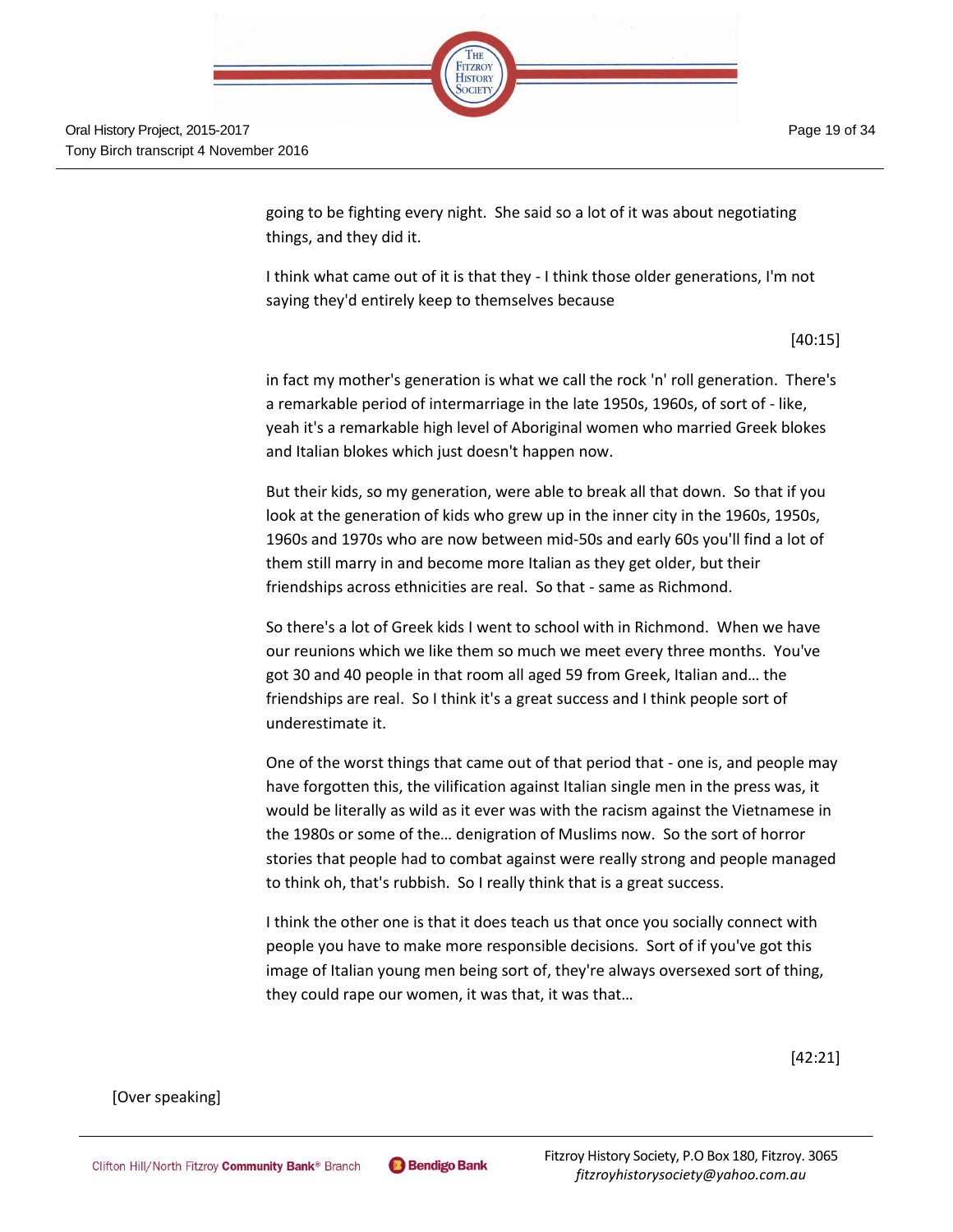

| Facilitator:   | Yep, that fear of - which began with the War, the last War.                                                                                                                                                                                                                                                                                                                                                                              |
|----------------|------------------------------------------------------------------------------------------------------------------------------------------------------------------------------------------------------------------------------------------------------------------------------------------------------------------------------------------------------------------------------------------------------------------------------------------|
| Tony Birch:    | Yeah, now you can either believe that until you meet Italian, like my dad working<br>with Italian blokes at the hospital, well he's got to make his own decision about<br>them. I think socialisation in most cases it overcomes that negativity, but at least<br>if you're going to hold up to that sort of rubbish you've got to be, it's got to be<br>your decision. Most of the times people were able to overcome their prejudices. |
|                | The other thing of course, is the people writing that stuff never mixed with Italians<br>and Greeks.                                                                                                                                                                                                                                                                                                                                     |
|                | Literally that thing where people say oh we had a Greek fish and chip shop owner<br>or an Italian butcher or an Italian fruit shop, that's all they had. They could only<br>cope with three. It's very different.                                                                                                                                                                                                                        |
| [Laughter]     |                                                                                                                                                                                                                                                                                                                                                                                                                                          |
| Facilitator 2: | What do you think when you look at the changes that have happened?                                                                                                                                                                                                                                                                                                                                                                       |
| Tony Birch:    | Oh it's interesting because, look, I used to be a lot more, I suppose I used to be a<br>lot more antagonistic about it in some ways. I think part of that is                                                                                                                                                                                                                                                                             |
| Facilitator:   | Raging against the gentrificational stuff?                                                                                                                                                                                                                                                                                                                                                                                               |
| Tony Birch:    | Yeah, I was never a rager against gentrification, I was too busy getting pissed up,<br>I'm not that political. But yeah, a bit of that antagonism about it. I live in Carlton<br>so I live about 50 yard from where I was born. My sense is that there are a lot of<br>people who do social demography and social geographers of which I did a PhD in                                                                                    |
|                | [43:52]                                                                                                                                                                                                                                                                                                                                                                                                                                  |
|                | urban history, they'll run this argument. Well, the inner cities across the western<br>world are always places of dynamic change, they're always under contest, they're<br>always in flux, there are always people coming in and out.                                                                                                                                                                                                    |
|                |                                                                                                                                                                                                                                                                                                                                                                                                                                          |

That's all true, but what people at least have to accept is but there is a power relationship of who comes in and out. Some people can come and go as they please, literally, like me, I can afford a house. I said I want to go and live where I grew up and I can go and do it, I can buy a house there. But people who live in the country who are still poor, they can't do that, they can't even afford rents there.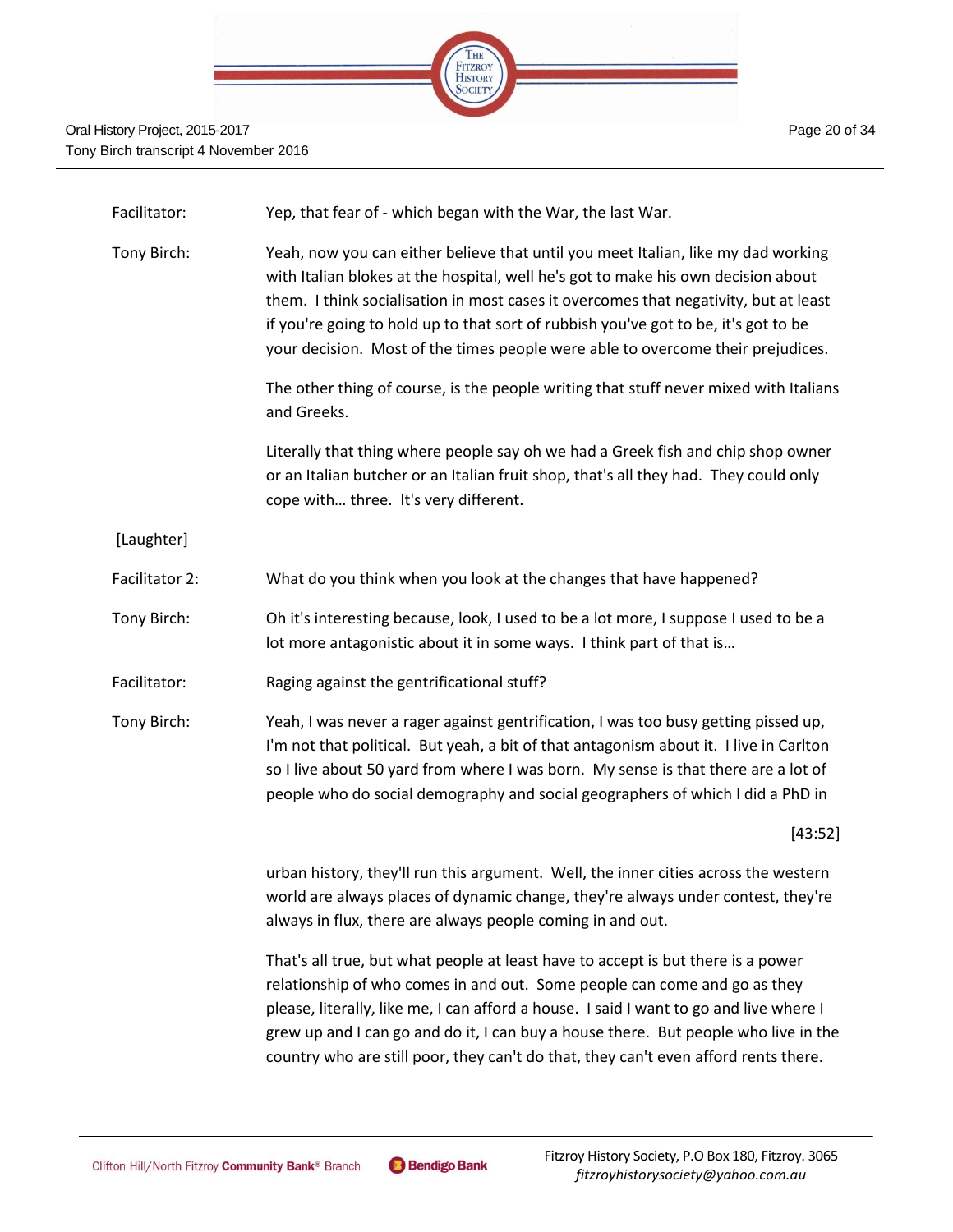Page 21 of 34



Oral History Project, 2015-2017 Tony Birch transcript 4 November 2016

> So the difference is, of course, it's an economic and political power imbalance that you say well, the fact is the people who lived there in the 1960s who no longer live there, they didn't have a choice of whether they were going to stay there or not, they were forced out and they can't get back. So I think that the dynamic aspect of it has some truth to it but I think people at least have to admit that your sort of social and political status informs that. So then you've got to admit being complicit in that without that being some sort of blatant accusation.

> I mean you know that sort of joke about Fitzroy you can't buy a nail on Brunswick Street. I mean it's interesting because I don't have a sort of a - I walk through Fitzroy a lot to get to my mums and there's places I'll frequent, but it's not that interesting as in the commercial strips for me. I mean I understand the vibrancy of the restaurant culture and that's great, but it's not something that interests me. I think that it is, while people might think that's about diversity it's also quite singular in some ways. So it's not really that diverse.

> It's often that you'll talk to people who live in the flats and it's almost like they live on an island within that. So I'm not that interested in it, but I'm also, I'm not - I don't give it a lot of thought. I think that one of the things that you've got to be conscious of is nostalgia can be a dirty word, but it can be - Arnold Zable and people with no - when

> > [46:06]

he talks about nostalgia and really sort of breaks it down in language of meaning in Greek, et cetera, it has really profound meaning for people.

So I think when people sort of recognise the real sense of loss that might be about family and space, that loss is real. Now you can't lay the blame of that at someone having a coffee on Brunswick Street but usually they're the only usual target.

One of the things that I did is that when I interviewed people if they had lived in the area of the Atherton Gardens [Estate] that was demolished the last question I asked people was, one is do you remember your family home being demolished, did you see it being demolished and how did you feel about it? I think what was obvious there was that most of those people had never been asked that question. Most of them broke down and cried and the ones who cried the most were men.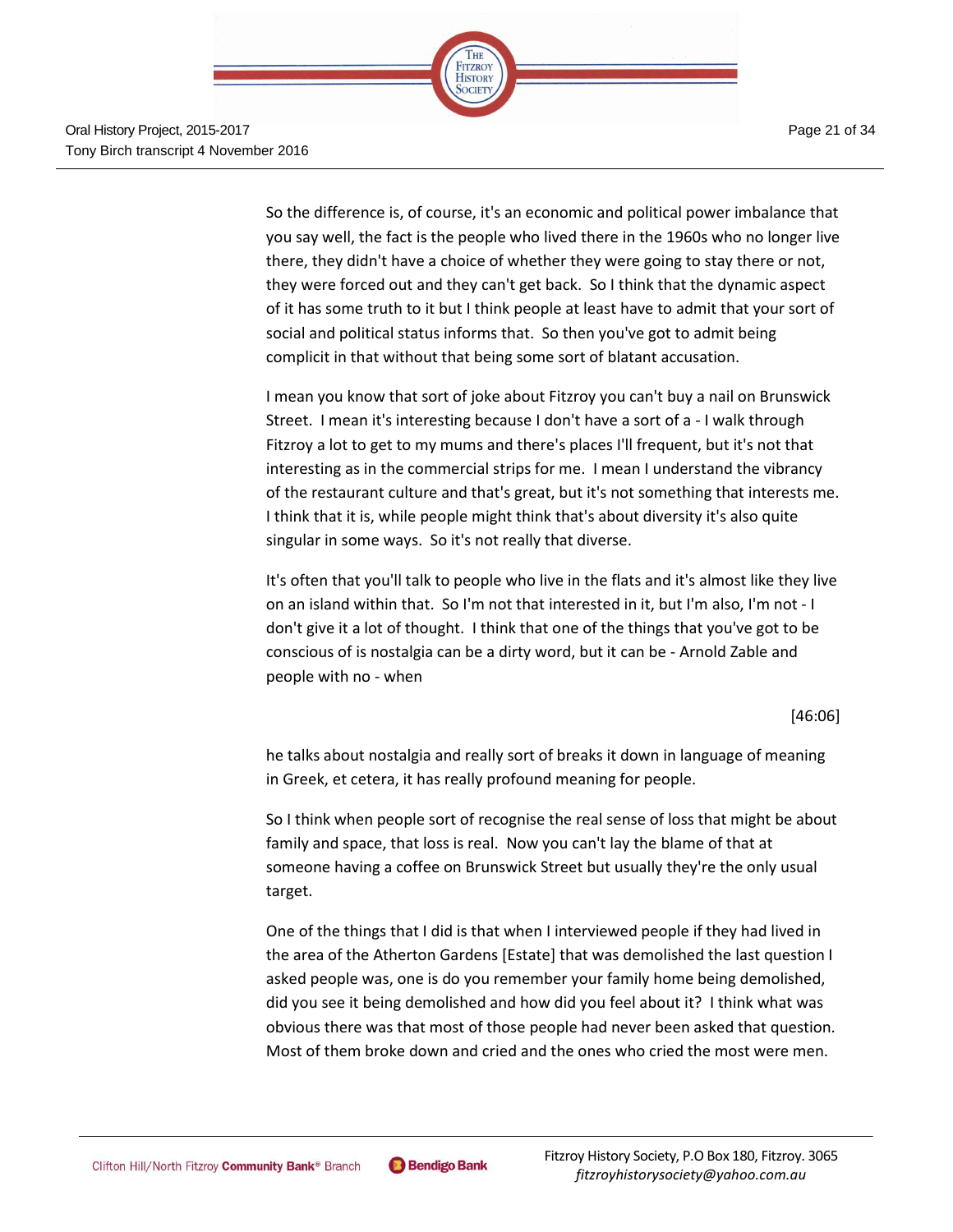

I think it's interesting that it was about men who hadn't let out that emotion. So a guy called [Vic Galliopolis] who had a Macedonian club on Gertrude Street and then moved to where Rose Chong's is, so just on that corner.

He was there before Rose Chong. His original…[The gambling club] …Yeah, his original shop was on the other side, when that was demolished he moved across there. When I interviewed Vic he was 93, he's not with us any longer, and he was with his daughter and he'd gone back to just speaking his own language so she was translating and she'd worked in the shop with him. When I asked him he started to cry and then he said something, she said he can't speak, he can't - and then he did.

It's [wearing the tin in *Shadowboxing*]. When my father told me - it was my father that said to me I grew up in a house of love

[47:50]

and what was remarkable was about the beautiful poetry that he - but for me, a strange sense of anger that I'd suddenly had this revelation of my father having an emotional life.

So I think that aspect of it really hurts people and unless you've gone through that as a forced even, I mean the thing that I talk about in *Ghost River* which is more apparent to me is that we owned that part of the Yarra River in the early 1970s. Because there were no bike paths, all those factories were derelict along there.

Facilitator: There were piles of blackberries that kids...

[Over speaking]

Tony Birch: Yeah, and trucks and stuff, and we sort of owned it. Then when they built the freeway a lot of people don't realise, again two things. How much of that landscape was lost for the freeway at the river's edge, and that the river itself, where you see now the confluence of Merri Creek and the Yarra is in fact…

> It's artificial. The Yarra used to do a sort of dog leg up further towards Ransom Street and the Deep Rock swimming basin which they had this plaque for. I mean it was remarkable because these 15 year old kids go in the river and there's this ruin of a swimming pool in the river. So we had that and to see that literally bombed, they had to bomb the - because they couldn't get the jackhammers in there. It was shocking.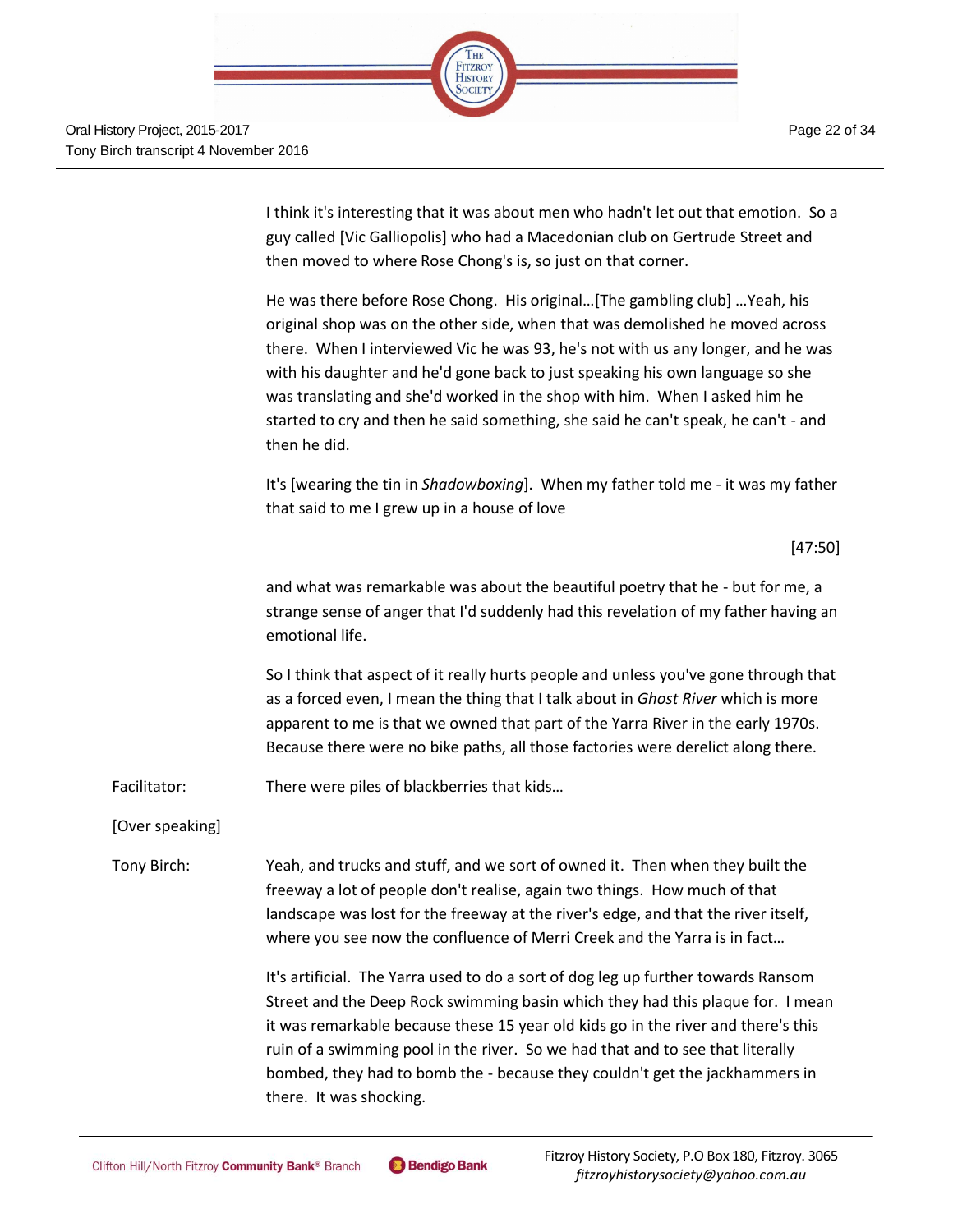

| Facilitator:    | So you watched that happen?                                                                                                                                                                                                                                                                                                                                                                                                                                                                                |         |
|-----------------|------------------------------------------------------------------------------------------------------------------------------------------------------------------------------------------------------------------------------------------------------------------------------------------------------------------------------------------------------------------------------------------------------------------------------------------------------------------------------------------------------------|---------|
| Tony Birch:     | No I heard it, I was home. I went down next day it was all gone. I mean that's a<br>pretty shocking experience. The other one, I think for me the most, well the most<br>sort of revealing now is that we left Atherton Street on that Friday night which<br>was 20 August. The only reason I remember that is it was my parents'<br>anniversary. We moved to Richmond and then we had a huge sugar sack full of<br>scrap metal in the toilet and we forgot about it.<br>[49:44]                           |         |
|                 | There used to be a scrap metal joint around the back of the Moonee Valley Hotel<br>there and we used to sell to him. It was about the Tuesday or Wednesday, I was<br>only 10 at the time, I said to my mum oh, we left our scrap up in the toilet. My<br>mum being my mum she ended up doing anything you'd tell her. So I said, we've<br>got to go and get it. So we got the - we still had our pram, so we wheeled the<br>pram from Richmond up to Fitzroy but by the time we got there it was all gone. |         |
|                 | But what was weird about it we couldn't find our, we couldn't even work out<br>which was our house. Like sort of roughly, I remember looking across to what was<br>then the Royal George, the Old Colonial, and saying it was sort of here. But that's<br>a weird feeling.                                                                                                                                                                                                                                 |         |
| Facilitator:    | Yeah, and the closest would be a bombsite, wouldn't it?                                                                                                                                                                                                                                                                                                                                                                                                                                                    |         |
| Tony Birch:     | Oh absolutely, and I think that                                                                                                                                                                                                                                                                                                                                                                                                                                                                            |         |
| [Over speaking] |                                                                                                                                                                                                                                                                                                                                                                                                                                                                                                            |         |
|                 | obviously the thing about a bombsite is there's more horror that goes with it but<br>it's about that complete sense of dislocation.                                                                                                                                                                                                                                                                                                                                                                        |         |
|                 | Yeah, well there've been issues around this recently when they were going to put<br>the East West Tunnel in about the loss of houses, so it still occurs. It's occurred in<br>Australia, in other parts of Australia, when the                                                                                                                                                                                                                                                                             |         |
|                 | Yeah, with the damming of landscapes, et cetera. So yeah, no that was probably<br>the most horrific part of it. But I mean I think that like                                                                                                                                                                                                                                                                                                                                                               |         |
| Facilitator:    | Tapping those memories and those visuals - this is about your writing, I know, and<br>I did say we wouldn't get back into a kind of literary interview - but you tap the<br>memories of those streets going, don't you. I mean you're right there watching it<br>happen and                                                                                                                                                                                                                                | [51:21] |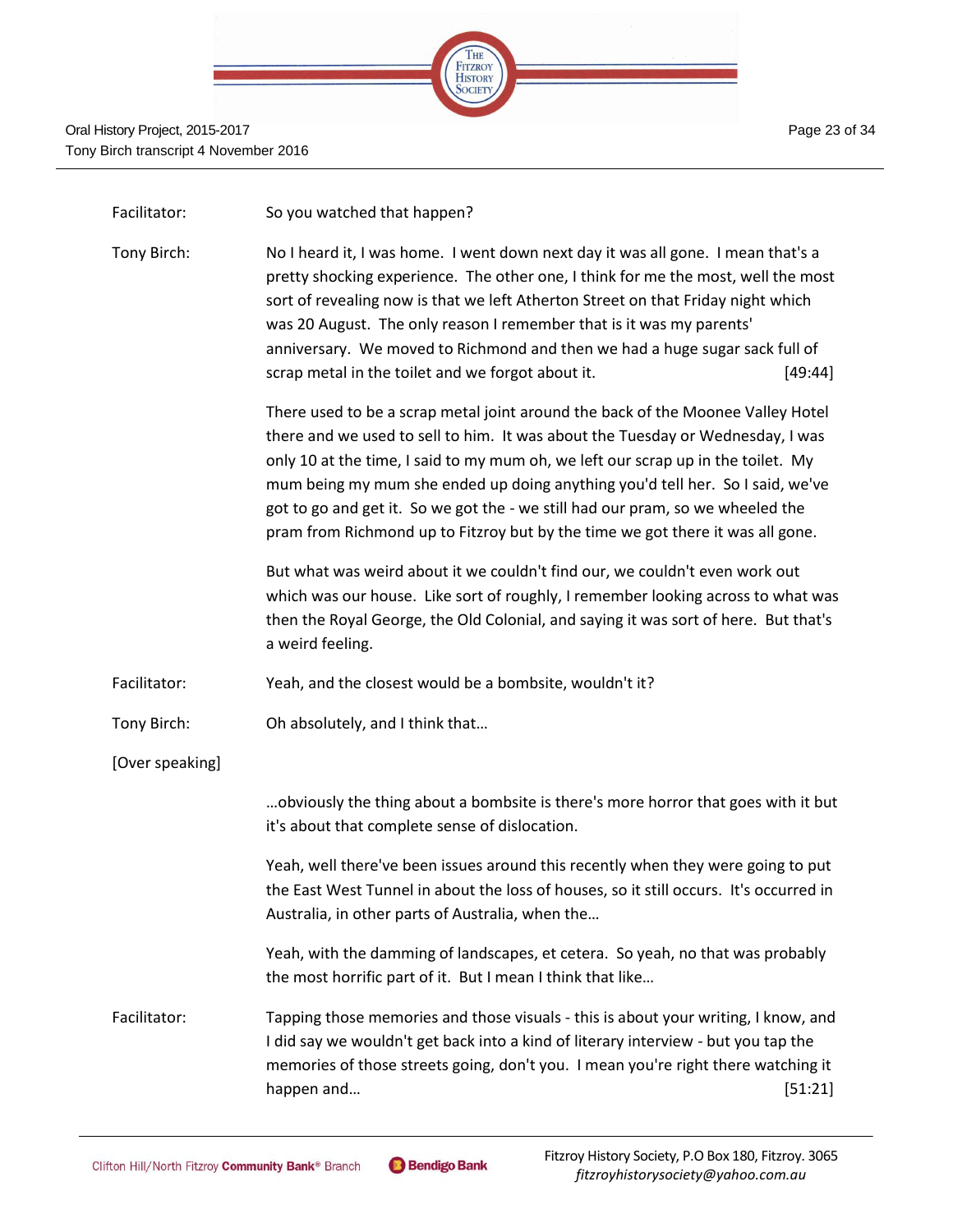

| Tony Birch:     | Oh yeah, yeah. I mean the story in [part]                                                                                                                                                                                                                                                                                                                                                                                                                                                                                                                                                                                                                                                                                                                                                                                                                                                                                                                                                                                               |
|-----------------|-----------------------------------------------------------------------------------------------------------------------------------------------------------------------------------------------------------------------------------------------------------------------------------------------------------------------------------------------------------------------------------------------------------------------------------------------------------------------------------------------------------------------------------------------------------------------------------------------------------------------------------------------------------------------------------------------------------------------------------------------------------------------------------------------------------------------------------------------------------------------------------------------------------------------------------------------------------------------------------------------------------------------------------------|
| Facilitator:    | The Red House story, for instance.                                                                                                                                                                                                                                                                                                                                                                                                                                                                                                                                                                                                                                                                                                                                                                                                                                                                                                                                                                                                      |
| Tony Birch:     | Yeah, or The Bulldozer story in Shadowboxing, absolutely and I think that what I<br>wanted to capture in that story, which comes across, is the father's sense of loss<br>which gives you this sort of window of his emotion. But also the surreal aspect of<br>it. So that you're watching houses getting bulldozed with everything inside, so all<br>the furniture, clothes. Then                                                                                                                                                                                                                                                                                                                                                                                                                                                                                                                                                                                                                                                     |
| Facilitator:    | Mm, and beds hanging out over the upper                                                                                                                                                                                                                                                                                                                                                                                                                                                                                                                                                                                                                                                                                                                                                                                                                                                                                                                                                                                                 |
| [Over speaking] |                                                                                                                                                                                                                                                                                                                                                                                                                                                                                                                                                                                                                                                                                                                                                                                                                                                                                                                                                                                                                                         |
| Tony Birch:     | Yeah, and then of course the other thing is that we'd construct these massive<br>bonfires and just burn a lot of it. So look, it was quite eerie. But I mean the other<br>thing is to question to what extent, how does it affect the values you have as a<br>child and I'm not too sure about this. But my great grandmother who lived behind<br>us in Young Street, there was about six or eight double storey torrent stone<br>terraces, so there's lot of photos. There's photos of them in that book. She lived<br>in one of those and they all moved out.<br>But what would happen as soon as they moved out, kids would get in them<br>because you'd find stuff. But it's sort of weird because I still remember quite<br>vividly being upstairs in one of these stone terraces and there was one of those<br>old marble washstands [unclear 52:40] and we loved to find them. Because<br>people would get the marble and hurl it out the window onto the street and it<br>would smash. So sort of everything was being wrecked. |
| Facilitator:    | Yeah, and the kids would wreck more.                                                                                                                                                                                                                                                                                                                                                                                                                                                                                                                                                                                                                                                                                                                                                                                                                                                                                                                                                                                                    |
| Tony Birch:     | Yeah, and so you'd be going around these houses sort of smashing the marble<br>with hammers, and a couple of times kids set fires to any houses. It's almost to<br>what extent in your subconscious you're witnessing that violence, it creates that<br>sort of sense in yourself so you love to wreck stuff.<br>[53:08]                                                                                                                                                                                                                                                                                                                                                                                                                                                                                                                                                                                                                                                                                                                |
| Facilitator:    | Yeah, and a lot of nights would you gather around when the fires were<br>happening?                                                                                                                                                                                                                                                                                                                                                                                                                                                                                                                                                                                                                                                                                                                                                                                                                                                                                                                                                     |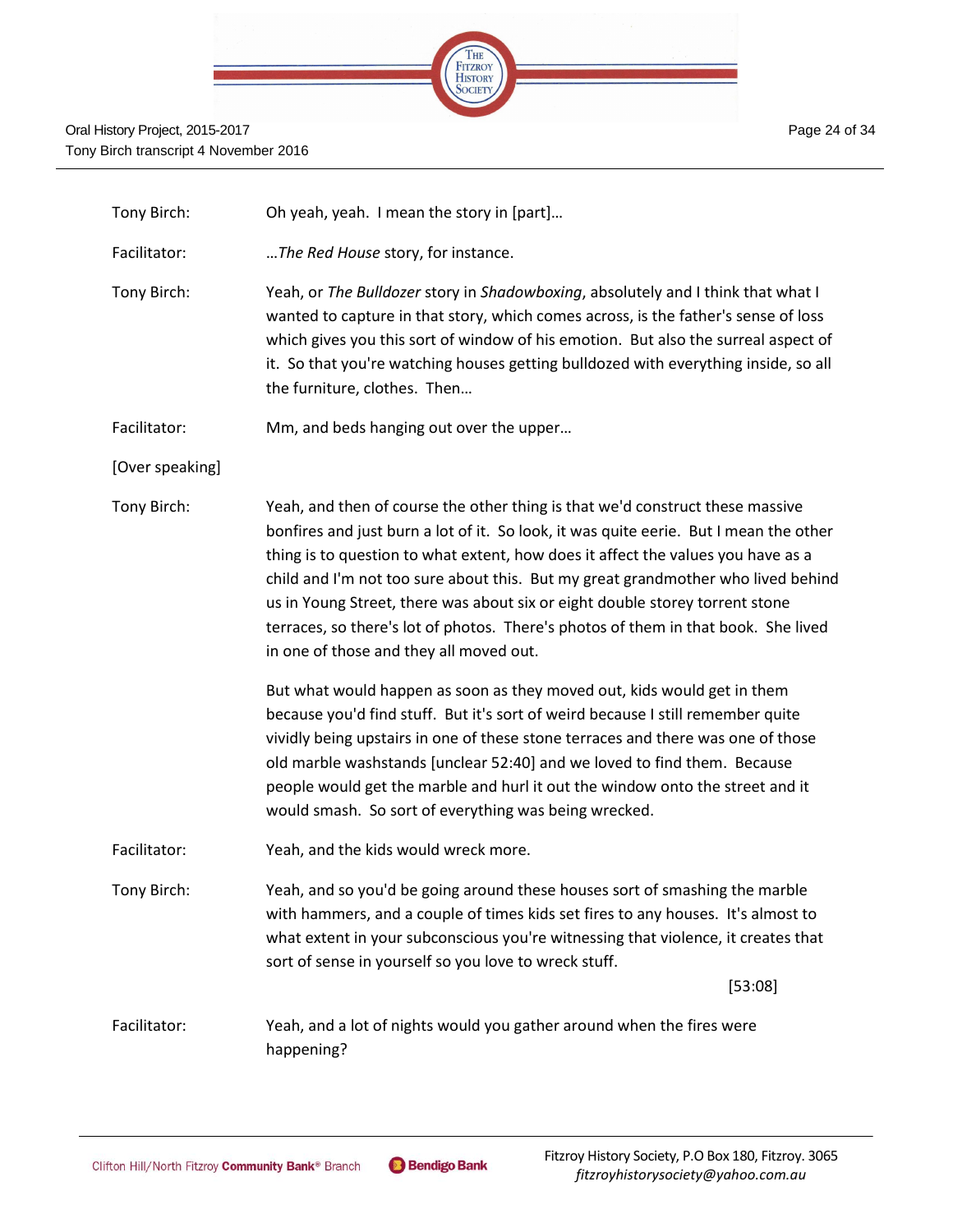

#### Oral History Project, 2015-2017 Tony Birch transcript 4 November 2016

| Tony Birch: | Oh, we loved a good fire. I've just been talking to a friend the other day, any time |
|-------------|--------------------------------------------------------------------------------------|
|             | there was a fire you'd get a massive crowd whether that be a house or - I don't      |
|             | know if you remember [Diamond Cut], the fire in Smith Street? So they're famous      |
|             | factory fires in Fitzroy in Diamond Cut which is where Kathmandu is. That went       |
|             | up                                                                                   |

Facilitator 2: Oh, and in Gertrude Street, the old furniture place in Gertrude Street.

Tony Birch: Yeah.

Tony Birch: I remember when I was in Richmond the old Kodak factory in Abbotsford went up and we were all watching it from the roof, so people love a good fire. Incredible community events so yeah, people would gather around. I mean it's interesting that sort of stuff how its street life works, how while it - because the houses were so oppressively hot on hot nights everyone would sort of be out on the street. It's remarkable how an accident or something would bring everyone on the street and then you'd just hang around and it would turn into something else.

> Yeah, so there was a lot of that, and I think in the end when people knew that the houses were going how people just lost that sort of, not pride so much but they lost that sense of wanting to care for something, because it was…

Facilitator: They were landlord houses mainly, weren't they? Or houses owned - yeah, yeah.

Tony Birch: Oh yeah, although ours was a guy called [Pellegrino] who was a nice guy who lived on Brunswick Street. He owned the three houses and I think he had a couple more. But it is interesting as well that we were talking before about when Greek and Italian migrants were coming from the 1950s, they actually started to do some [54:50] places up. What was shocking about that is that they bought houses, they did them up and then when the Commission compulsorily acquired them… they really got dudded.

> So it was quite interesting, there was a guy in the newspaper called [Drago Golliki] who was one of the last people to move out of Fitzroy. He either chained himself out the front or he wouldn't leave and they forced him off. He paid - just after decimal currency, that was in February 1966 - paid about \$6000, no \$8000, he'd spent \$2000 on it and then they offered him or gave him \$6000 or something. He wouldn't leave so they forced him out.

I saw that in the paper and I was fascinated by it so I looked it up in the phone book and saw only one Golliki in Thornbury and I rang them.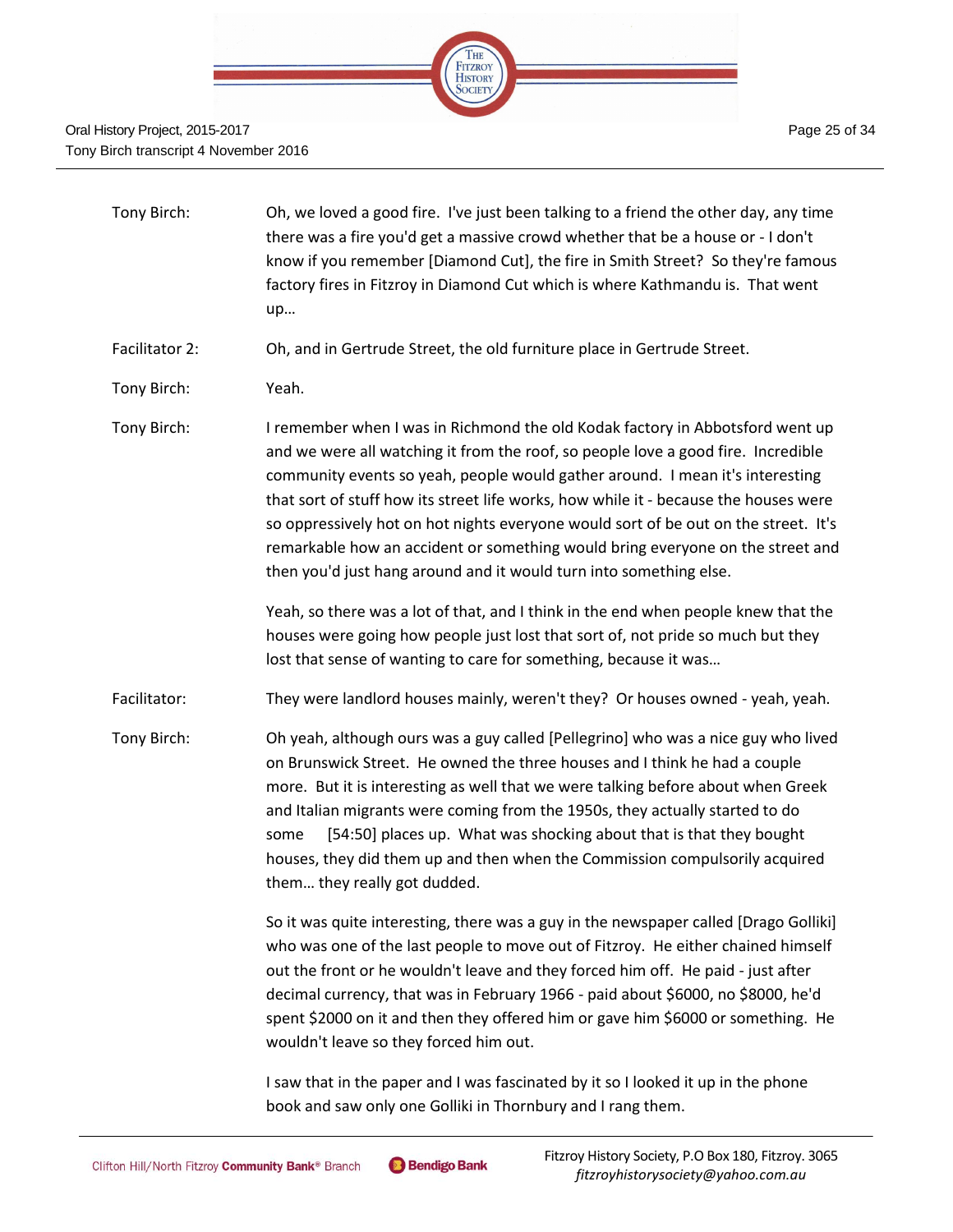

### Facilitator: Yeah, and it was him?

Tony Birch: Well it wasn't him it was his daughter and she goes oh yeah, Drago yeah, that's my dad. I said I looked at this in the paper and I said oh, is your dad alive? She said yeah, he lives here. I said oh, do you think he would talk to me about it? She said, my dad's been wanting to talk to someone about this for 40 years. So he got on the phone and, you know.

> Yeah, so people like that really got dudded and the other thing with that is, you know if you look at the demographic shift we know that a lot of Italians and Greeks move out to the north east or to the northern suburbs. There's this blanket assumption - and I remember I gave a paper in the history department at Melbourne University one day and of course a few of the academics had moved into Fitzroy.

> > [56:20]

I think it was David Phillips who was living in Gore, David said oh of course, all the Greeks and Italians, they couldn't wait to get out of the inner city. I said, well not all of them, not all of them. Some of those people one, they didn't want to go, they had no choice but to go and some of them came back. So there's this whole assumption that they didn't want to live in the city.

When you talk to the kids of my generation now and they talk to their parents you know what their parents say? They say that there's no street life out here, they left the inner city, they hated it in Italy, they got it in Fitzroy and then they've never had it since. They found the suburbs pretty boring, a lot of people do. So no, that was shocking for the people who'd invested that sort of money and lost it.

They'd done so - a lot of people by the way had done so in good faith. Even though the Housing Commission had a caveat on those places after 1960, it was clear that they didn't understand that, or weren't told that or informed on it. Yeah, when it's just a stamp on your title it means nothing to people.

- Facilitator: Yeah, and there was a lot of very crooked stuff going on as well... with developers that wanted to - the Brookes Crescents and all of that.
- Tony Birch: Yeah. …Well of course the other thing, the rent freeze which had been instituted during the First World War was still in place and protected tenancy didn't totally go out the window until 1980s I think. What happened in the 1960s of course is that landlords who were subject to protected tenancy and they had not been able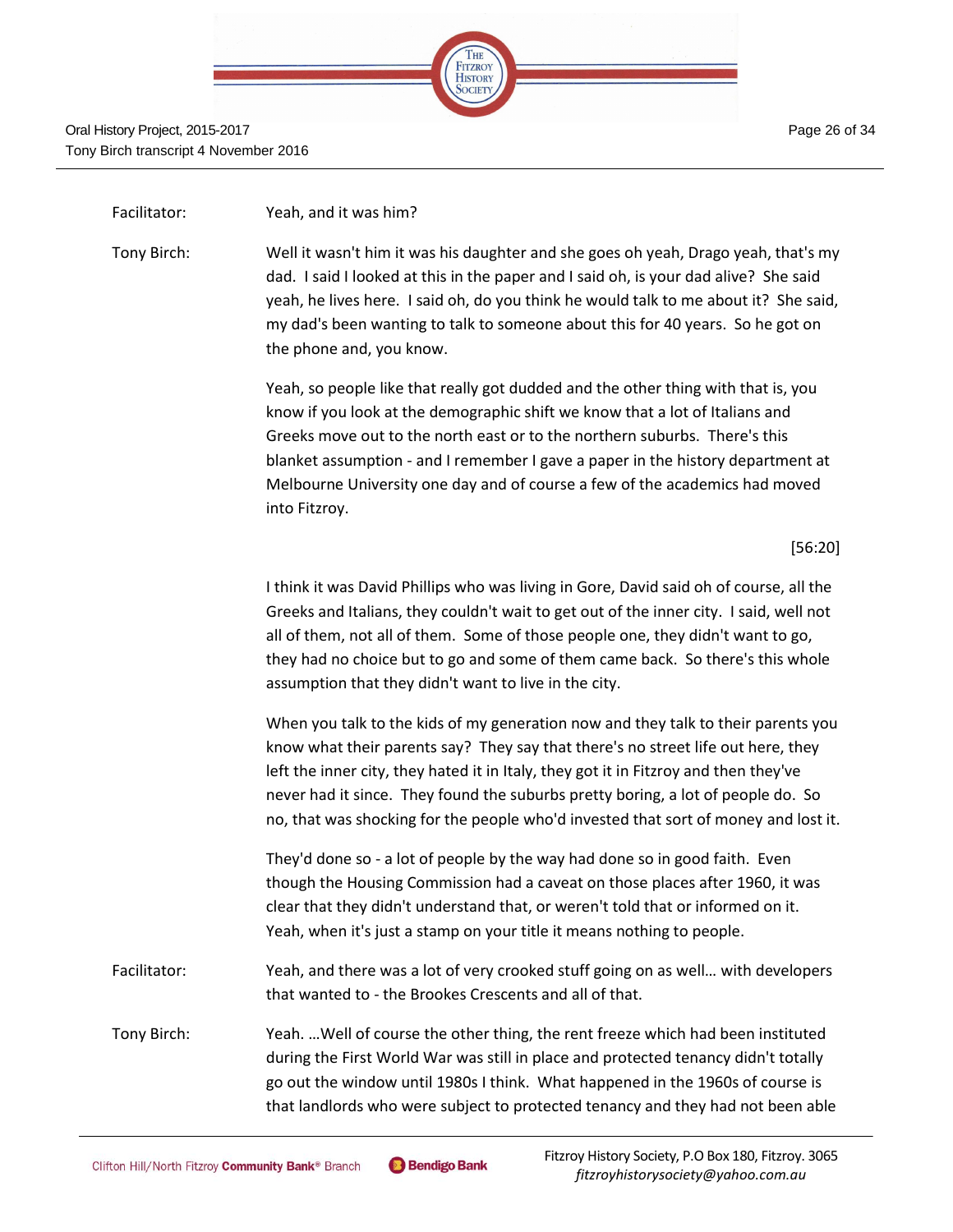

|              | to put their rents up, they needed to sell those properties and get people out of<br>them. So they were involved in a lot of shonky deals to make money and get<br>tenants out of places as well.                                                                                                                                                                                                                                                                                                                                                                                                               |
|--------------|-----------------------------------------------------------------------------------------------------------------------------------------------------------------------------------------------------------------------------------------------------------------------------------------------------------------------------------------------------------------------------------------------------------------------------------------------------------------------------------------------------------------------------------------------------------------------------------------------------------------|
| Facilitator: | Mm, you've been drawing on this stuff for ages, haven't you? Which is fantastic.<br>By walking around? By running around?<br>[58:08]                                                                                                                                                                                                                                                                                                                                                                                                                                                                            |
| Tony Birch:  | Oh                                                                                                                                                                                                                                                                                                                                                                                                                                                                                                                                                                                                              |
| Facilitator: | You told me you ran all over the place.                                                                                                                                                                                                                                                                                                                                                                                                                                                                                                                                                                         |
| Tony Birch:  | Yeah, I mean it's interesting because I think with Shadowboxing obviously that is a<br>genuinely autobiographical novel and it was purposely so. When I wrote<br>Shadowboxing I literally sat down and just wrote some key words to pick out over<br>key memories or signature stories from my childhood or adulthood. Since<br>Shadowboxing I would say that as a location I've drawn on the river more than any<br>other location and now my characters are much more, they're less historical so<br>they're more contemporary pieces, but they would be based partly on sort of<br>people in the inner city. |
|              | But really I've done more stories around sort of rural and country towns,<br>connecting up with family there. My main interests though, since, is not - it's as<br>much about people and the people and places, the places are a bit more over-<br>fictional or sort of composites of different inner city locations. So I'm sort of<br>about two thirds of the way through a new collection of short stories called<br>Common People.                                                                                                                                                                          |
|              | It's interesting, I just finished a short story - because I'm very intrigued by political<br>rhetoric when Tony Abbott used the term lifestyle choice, remote Aboriginal<br>communities, but often this notion of lifestyle choice for the poor. So my latest<br>story's about, it's called Lifestyle Choice and it's about a man who stumbles on a<br>homeless couple and has this sort of interaction with them. So I'm more, I'm<br>more driven to characters on the margins than necessarily place.                                                                                                         |
|              | It's interesting because Shadowboxing is set from the sort of early to mid-1960s to<br>around early 21 <sup>st</sup> century and Ghost River, the novel, is set around 1970, give or<br>take a year. But it's interesting my first novel, Blood, the one that was shortlisted<br>for a Miles Franklin, while it deals with locations in Melbourne like the sort of the<br>Crown Casino [60:28] precinct a little bit, part of it's set in the sort of northern                                                                                                                                                  |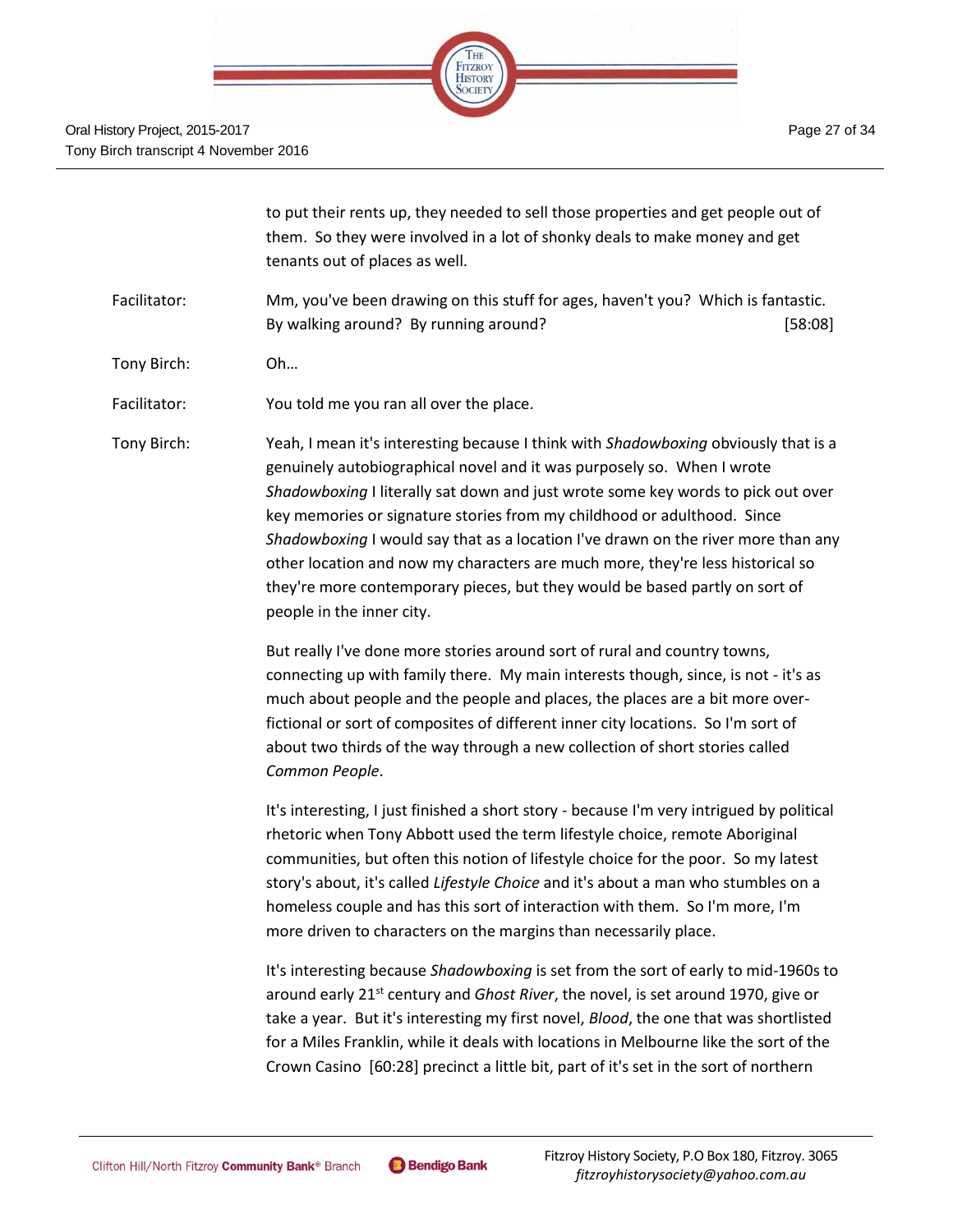

suburban Housing Commission estate, it's a much more contemporary novel but it's not certainly one drawing on any history of mine.

So that would be a good example where I can't recognise any personal experience in that novel but certainly recognise characteristics of upbringing. So people often, as you would know Hilary, get the wrong impression when they think about what's autobiographical. *Blood* is intensely autobiographical in an intellectual and emotional sense, but not just pooling stories of your life. So the thing about that novel which is very personal is that it's a brother and sister sort of get cut adrift and to what extent they can survive those processes.

That rings bells with me about, again, the tenacity of kids growing up in the inner city but it's a different experience. I do think that as much as people think you can, again, be romantic is that that generation of kids I know are incredibly resilient. All the kids I went to Richmond with, you had people, where are they now? I would've thought people would be in gaol, dead, drug addicts. Everyone, relatively, has a great mix of being a bit cheeky but also mostly just grandparents with kids, and they've all survived that process.

I think what happens is that it makes you - like and not their fault, I have four daughters. My two younger daughters who are 18 and 20 are incredibly naïve in some ways, because they've had a very safe existence in the inner city, all their friends are really nice and the boys in their life are nice boys. Because my wife who grew up in England, if we go to a family party which can still get a bit [willy], because I don't drink alcohol, I say look if I say we're going, we're going. She goes, why? I said, because I know it's time to go.

A couple of times, not so much in recent years, 10 years ago, I said come on, we're going. Why, I'm just having a good time? We're going. Then someone would ring up the next day and before she tells me I'll be able to tell her who had a fight, what time they had

[62:36]

it and why. She goes, how do you know that? I go, I just know, you can - so you get that inbuilt sense of safety. But on the positive side you don't get unnecessarily anxious at the same time.

So that I've always had good rapport - and it comes out in my work - I have good rapport with people who live on the street. I'm not afraid of mad people, there's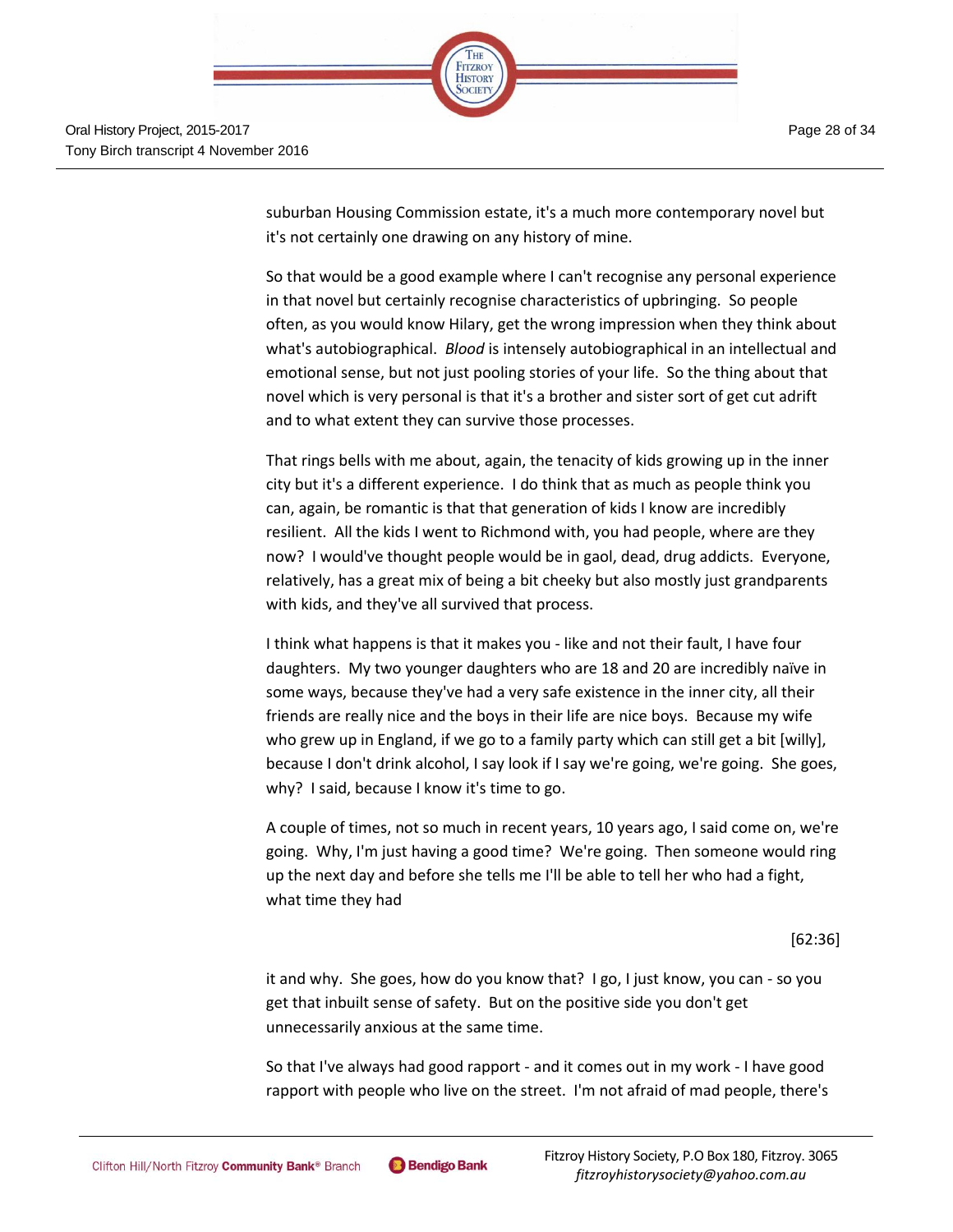

enough mad people in my family to get used to. So I don't have that anxiety and I feel relatively safe about not, you know I can protect myself, but avoiding conflict. I think that…

I mean that's something you learn by experience. So when you were in the pub selling papers as a kid you've either got to work that stuff out or you're going to get ripped off. So we were really sort of conscious of that. My older sister Deborah who is probably the toughest of the children in my family, she's like an anchor. She holds the whole family together and that is the same thing she did as a kid, of knowing…

Facilitator: Yeah, and what your mother did... and what your grandmother did.

Tony Birch: Yeah, although… it's interesting, I think my sister, there's something different about my sister which is even tougher than that. I think partly it's that my mother and grandmother both grew up in the era where you put up with more from men, because there wasn't a choice. Whereas my sister would never put up with it from the men in her life or her, would never let her children and sons behave that way, and I think that's the difference.

> In my second book which is [up/not] *Father's Day*, there's a story *How Sweet the Sound* which is about a girl singing a song at a family party and she's got a bruise where her boyfriend has whacked her. I mean that's an interesting story because that comes from me thinking well I'm not a violent man, my children know that,

> > [64:44]

therefore aren't I a great guy. That actually came from being called out by my daughter when she saw this girl at a family function with a bruise and said to me when we left - that girl, someone in my family has punched her, her boyfriend.

My daughter who was about 18 said, why didn't you say something? I said well, it's not my business, and she said what are you talking about it's not your business? She wouldn't talk to me, she said that's - you've got to call them out, it's not good enough for you to pump your own tyres up. I think those changes in [our/their] generation are really strong. So my older sister would be the one to call anyone out in the family who wasn't behaving properly, and even my mum gets a bit anxious about that, because she's not used to that.

I mean the terrible thing about women who are older is that - there's a great line in the John Steinbeck novel, *The Grapes of Wrath*, where Ma Joad, they used to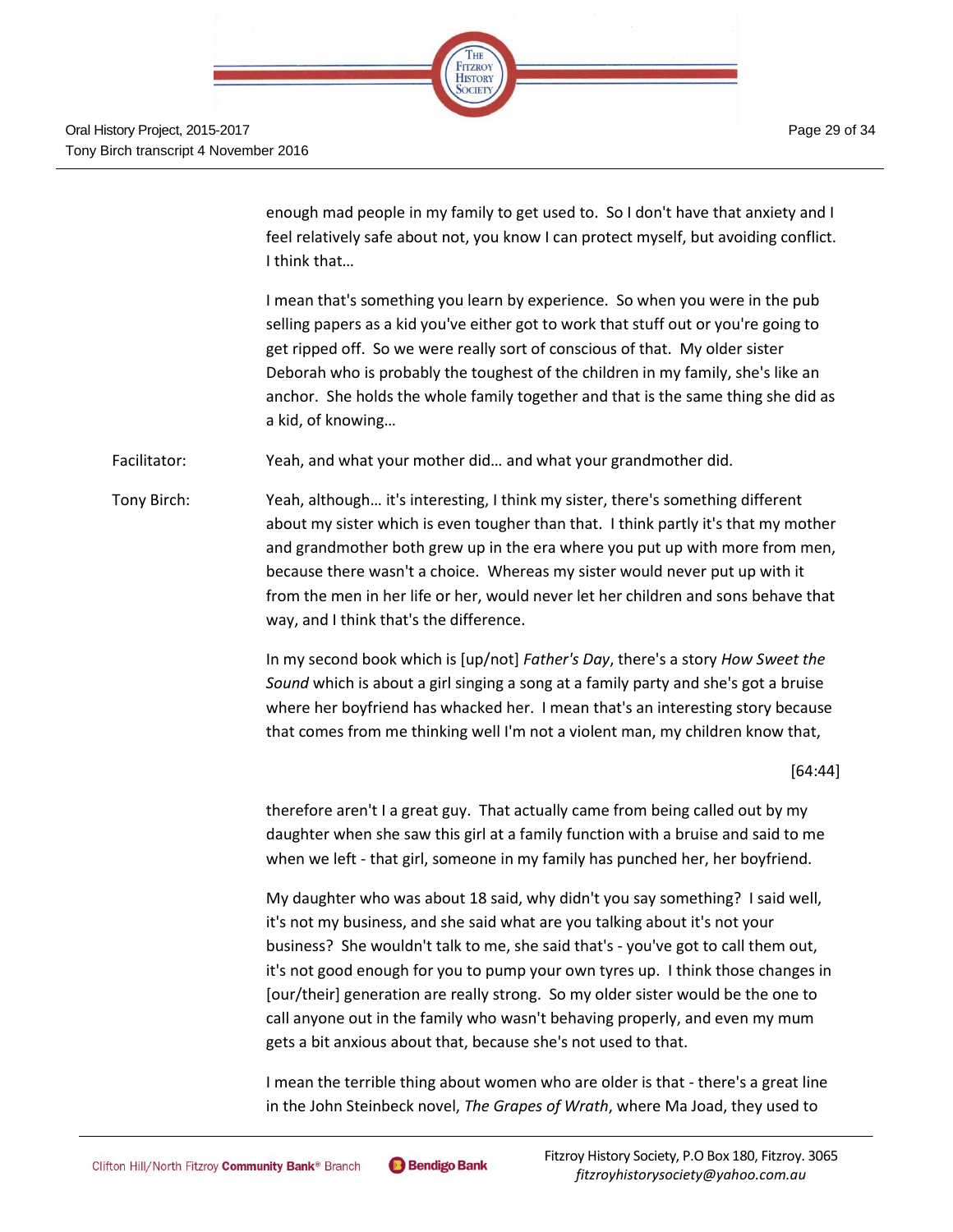

|                | call her the citadel that would never be taken. I think the horrible thing for<br>women of my mother's generation and my grandmother's is that they basically<br>became sort of human shields for their children. So I know that my mother<br>would've taken beltings and put herself between us and my dad. I know that<br>women put themselves between themselves and their husbands.                                  |
|----------------|--------------------------------------------------------------------------------------------------------------------------------------------------------------------------------------------------------------------------------------------------------------------------------------------------------------------------------------------------------------------------------------------------------------------------|
|                | So there are, often the only way of dealing with it was they would take<br>punishment themselves to save their children and that is terrible, but again it's<br>exactly what you would understand because they didn't have any other choices.<br>There were no places, there was nowhere to go.                                                                                                                          |
|                | Nowhere.                                                                                                                                                                                                                                                                                                                                                                                                                 |
| Facilitator:   | No. Last question, there were places to go in amongst the churches there was<br>some sort of refuges, which you've interviewed the Sisters of - remind me, up the<br>road there.<br>[66:35]                                                                                                                                                                                                                              |
| Tony Birch:    | Sisters of Mercy or the [Sisters of the Poor].                                                                                                                                                                                                                                                                                                                                                                           |
| Facilitator 2: | Yeah, the Indians.                                                                                                                                                                                                                                                                                                                                                                                                       |
| Tony Birch:    | Well my dad lived there on Gore Street in that                                                                                                                                                                                                                                                                                                                                                                           |
| Facilitator 2: | In that white house set right back.                                                                                                                                                                                                                                                                                                                                                                                      |
| Tony Birch:    | Yeah. Yeah, he lived there for a while when he was homeless and we always joke<br>with the Little Sisters they are little.                                                                                                                                                                                                                                                                                               |
|                | Yeah, the Sisters are little, obviously you can't join unless you're over five foot, we<br>used to say, because they are very little. But that's interesting now because<br>there's something else about the churches there that is really important to note.<br>One is that we used to go to the Brotherhood of St Laurence all the time because<br>they had that after school program. Now they're Protestant but      |
| Facilitator:   | But you were able to go, yeah.                                                                                                                                                                                                                                                                                                                                                                                           |
| Tony Birch:    | Able to go. But the other thing with that is it's, what people misunderstand<br>between in the 1960s, it changed in the 1970s but what might be called secular<br>welfarism, or social work and the old charity queens as they used to call them.<br>Because what's interesting is that my mum never felt any anxiety about sending<br>us to the Brotherhood. My mother used to clean the altar at All Saints Church and |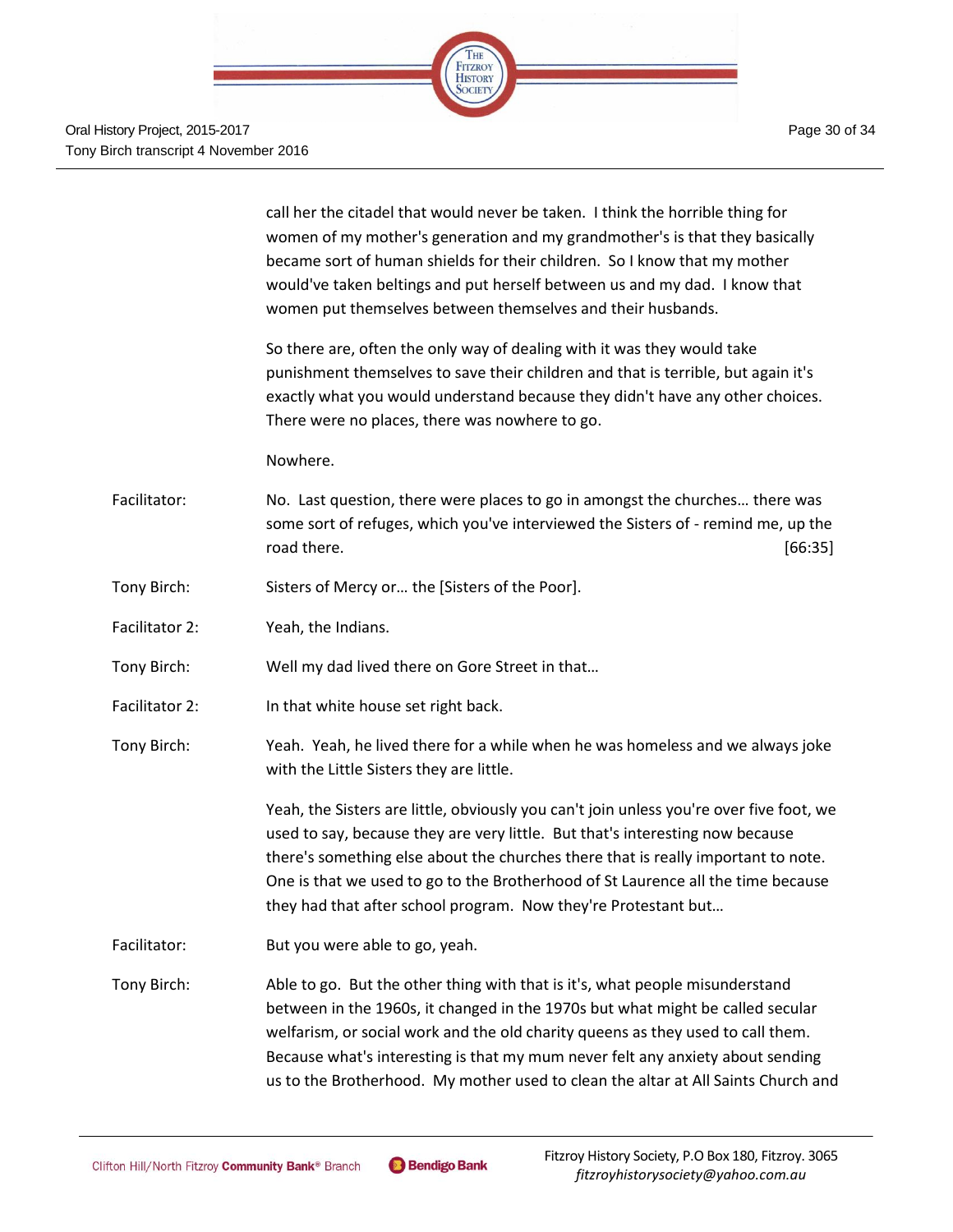

she'd get some groceries, we'd go to the House of Welcome, but my mother would have nothing to do with State Welfare.

THE FITZROY **HISTORY** SOCIETY

Her view was that the contract with the churches was clear. Whether it be the Protestants or the Catholics she had a very clear contract, they wanted the souls of your children but they weren't going to take them away. So in other words if you go to after school club, or if you go to - my mum knew as long as we went to Catholic school, we went to mass, that was all the church wanted, they weren't going to

[68:06]

us away. But State Welfare, because State Welfare's relationship with the courts you only had to have a child or a parent charged with neglect, take the kid before the court and if you look now [at those priorities]…

You were a Ward of the State with very little or no evidence. I did a bit of work on state-based welfare and it was much more interventionist. So that my mum, when I asked her - I did ask her this. Because [watching she] - we would leave Sacred Heart after school, we would go up Brunswick Street to the House of Welcome and every day they had a bread line. They would give you a sliced loaf and a fruit loaf and sometimes a bag of bacon bones for pea soup, or something else, maybe something else.

No one…

Facilitator: So the bread was for you kids to eat on the way home from school?

Tony Birch: No, no. …We'd take it home for breakfast the next day. So there was no shame, most kids did it. It was just like pick up the milk, you went and picked up the bread and something else. When she'd go to the church and clean the altar the nun would have - she'd say give me the pram and they'd fill her pram with groceries. I asked her was there any shame in that, she said no, she said I clean the altar I get the groceries. She said if I let a social worker in my house you could be gone the same afternoon.

> The other thing about that, which is horrible and I know this is a story of Aboriginal and non-Aboriginal women, very common, that until a few years ago if I would go to my mum's wouldn't matter what - I could never beat her, I could never get there before she vacuumed. So my mum and grandmother had this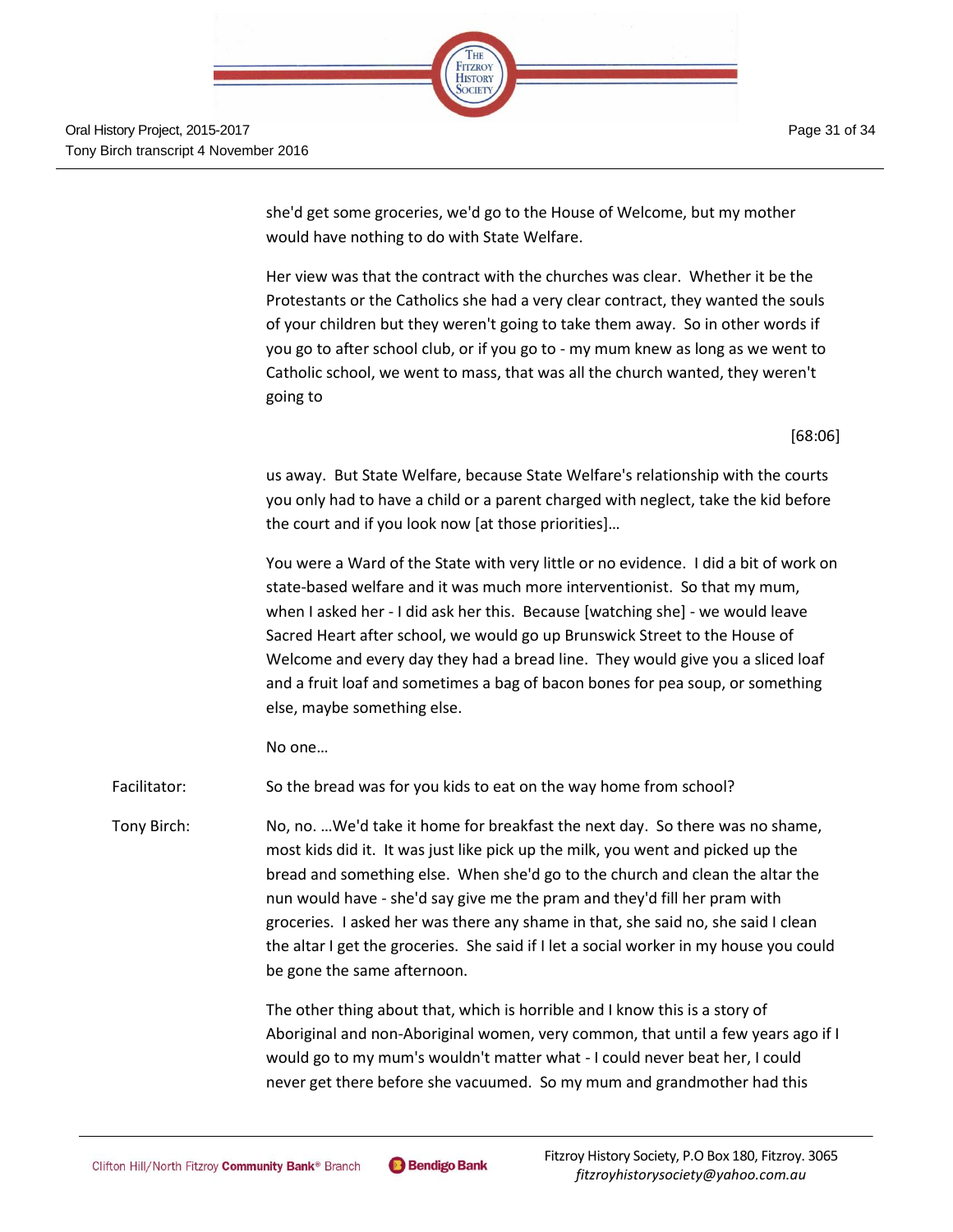

habit when they lived in - and my - is that they'd get up every morning, they hose the gutter, they

[69:46]

hose the footpath, they hose the veranda, they vacuum the house right through and then they sit down.

One of my things with my mum, she was out hosing the gutter, I said mum, what are you - it's raining, right? I said, what are you hosing the gutter for? She goes, because I do. Then she went in, she did the rest, she wouldn't talk to me until she'd done the housework. I said mum, why are you doing it? You know what she said? Oh, you never know when a social worker's going to come through your house. I said to her, I said mum one is they can't do that anymore, and two is there are no kids here. Who are they going to take away? But you just keep doing it.

I remember there's Coral Edwards who did a book on stolen generations, similar with Aboriginal women she'd interviewed of Aboriginal women when they were older of getting out of institutions, finally getting into the community and then going into communal care in Aboriginal aged care homes. They would start doing dusting and cleaning.

They'd say what are you doing? You don't have to clean. They didn't understand that if they went into an institution they didn't have to clean it. So they'd spend their lives just cleaning. So those sort of things women never get over. Interestingly I did a piece of research on Fitzroy and these different organisations and comparing the Brotherhood of St Laurence, Oswald Barnett and State Welfare. It's quite interesting that Gerard Tucker who ran the Brotherhood was the most openly sort of judgemental about people, but he was just a propagandist to get money.

Whereas the people coming out of Melbourne University Social Work School, coming out from the mid-1940s onwards, when you go through the material, although it has a rhetoric or sort of secular

[71:38]

scientific welfare it all falls back on judgement and the sort of courts are always a good backstop. The thing that I discovered - and I read every case file for Fitzroy from 1942 to 1966 and it was about 400.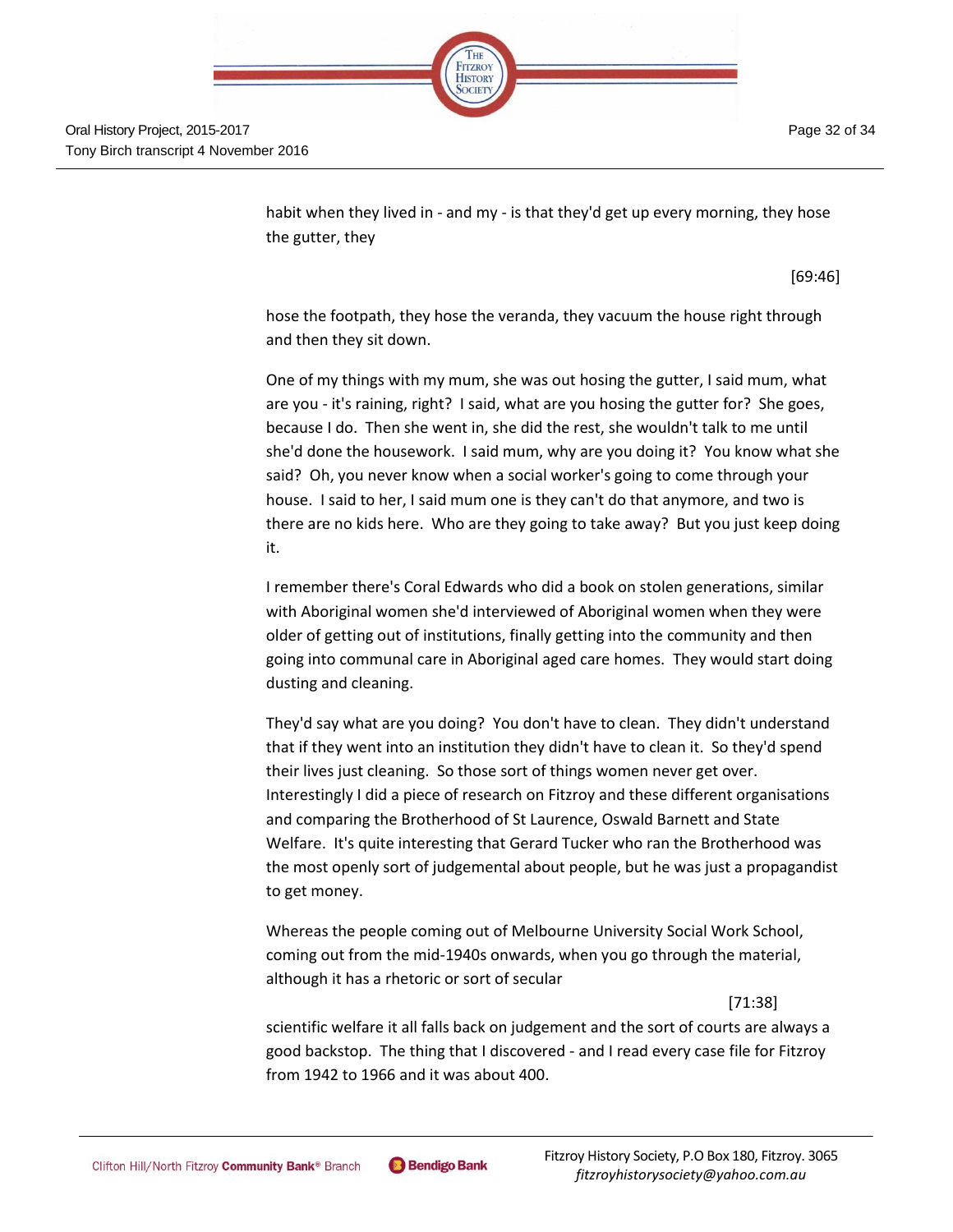

|                | So I read all of them, so it was very considered research. I mean there were two<br>worst categories is a woman who smoked, if you open the door smoking the social<br>worker goes [unclear] [what do you want]? You're gone, and if you're a migrant<br>who raised your voice because - and the really scary thing for men is that clearly<br>you can sense frustration, is that they would have men Italian and Greek men<br>referred to [Royal Park] for the observation clinic, which is the psychiatric unit and<br>men would hate |  |  |  |
|----------------|-----------------------------------------------------------------------------------------------------------------------------------------------------------------------------------------------------------------------------------------------------------------------------------------------------------------------------------------------------------------------------------------------------------------------------------------------------------------------------------------------------------------------------------------|--|--|--|
| Facilitator:   | Yeah, because they'd raise their voice?                                                                                                                                                                                                                                                                                                                                                                                                                                                                                                 |  |  |  |
| Tony Birch:    | Yeah, because they'd call They'd call them irrational and pathological.                                                                                                                                                                                                                                                                                                                                                                                                                                                                 |  |  |  |
| Facilitator 2: | I don't know whether you need to get angry because if Italians speak they speak<br>loudly.                                                                                                                                                                                                                                                                                                                                                                                                                                              |  |  |  |
| Tony Birch:    | Yeah, that's right[It's just normal]  Yeah. So it was something that people had<br>to be really on guard about. But it's interesting, Hilary, because I gave that paper<br>again in the History Department and people were saying oh why, you must be<br>being selective. This is not charity, this is not some money-centric thing. They<br>couldn't get their head around it. I said well look, I've got 400 cases                                                                                                                    |  |  |  |
|                | I'll [show] you my notes.<br>[73:03]                                                                                                                                                                                                                                                                                                                                                                                                                                                                                                    |  |  |  |
| Facilitator:   | It is charity, it still is that kind of charity, isn't it? Them and us stuff.                                                                                                                                                                                                                                                                                                                                                                                                                                                           |  |  |  |
| Tony Birch:    | Yeah, and it's that Well the client relationship is an interesting one for poor<br>people living in Fitzroy and living in the City is that you're a client until you start to<br>misbehave and then you're a problem. So if you we're compliant you were<br>treated - but as soon as you don't comply. Like social workers come to your<br>house, they say oh look you shouldn't have the kitchen table here, you should<br>have it - and they'd try and move people's furniture around and they'd say no.                              |  |  |  |
|                | Then the woman would say no, I like the table here and that would just be enough<br>to set off a relationship which became more adversarial. Then they'd say oh<br>maybe we better get someone to look at what's happening to these kids at school<br>and, mm. So you'd have to be like my mum who said feed them bullshit. Yeah<br>just sour, yeah.                                                                                                                                                                                    |  |  |  |
| Facilitator:   | Just say whatever they want to hear, I'm just going to make sure Tony's out there<br>to do your photo so.                                                                                                                                                                                                                                                                                                                                                                                                                               |  |  |  |